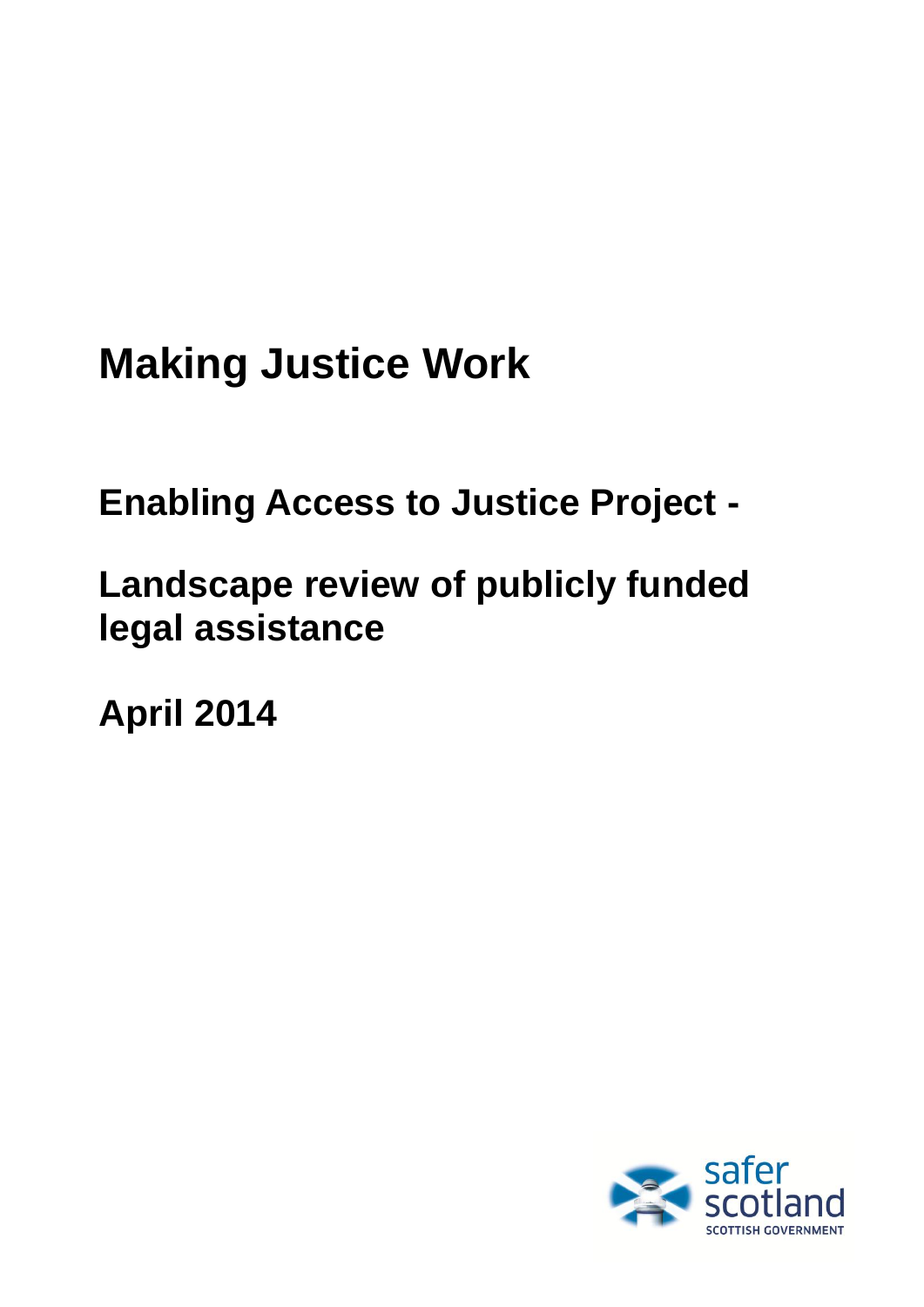# **Contents**

<span id="page-1-0"></span>

| Greater integration of public services at a local level driven by better partnership, collaboration |
|-----------------------------------------------------------------------------------------------------|
| Focus on improving performance, through greater transparency, innovation and use of digital         |
|                                                                                                     |
|                                                                                                     |
| Greater investment in the people who deliver services through enhanced workforce                    |
|                                                                                                     |
|                                                                                                     |
|                                                                                                     |
| <b>APPENDIX 2: ENABLING ACCESS TO JUSTICE PROJECT PURPOSE AND</b>                                   |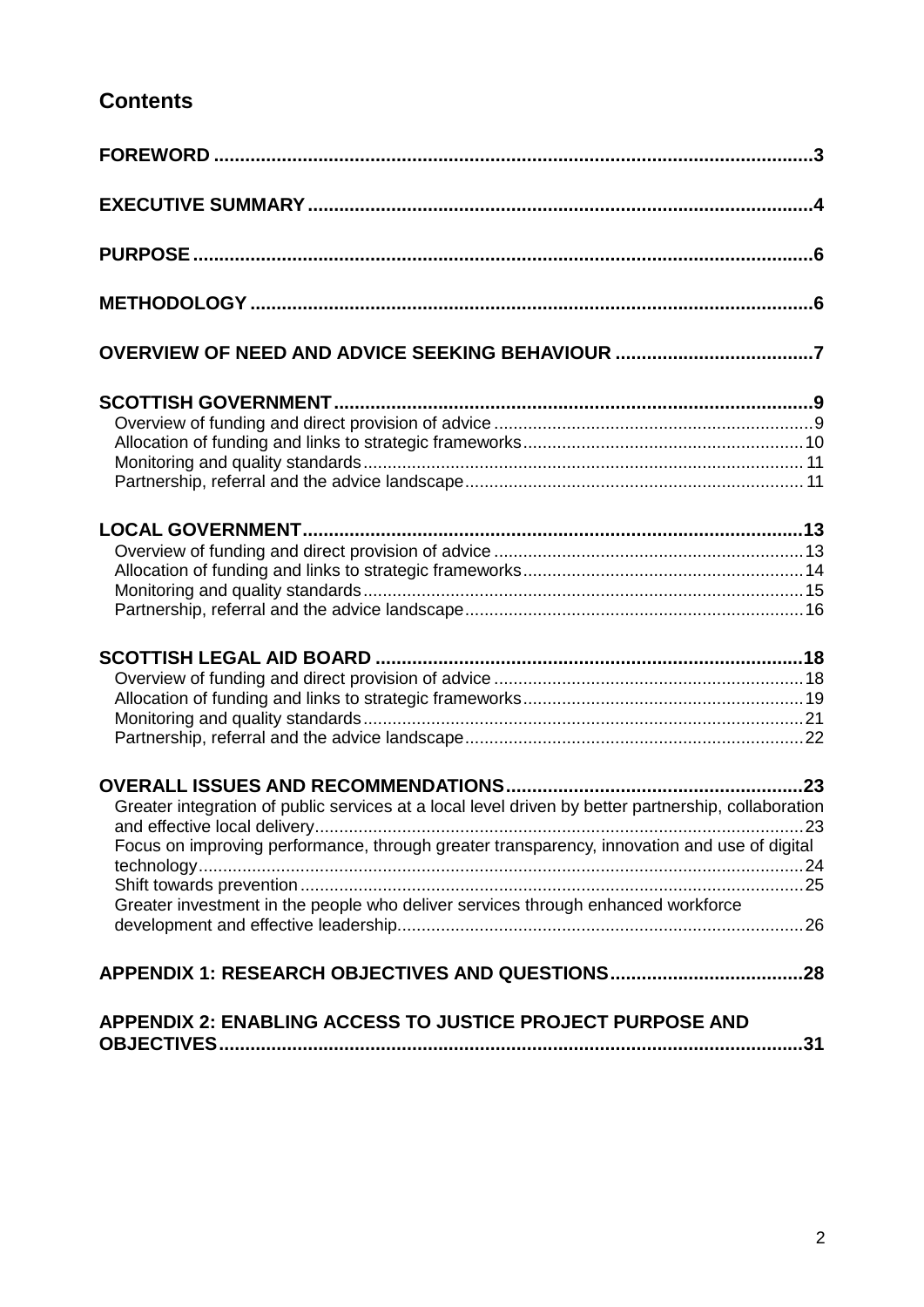# **Foreword**

Civil problems and disputes can have adverse consequences for people, affecting their confidence, well-being, financial situation and health. We include in our definition all civil matters which raise a legal issue or which, if not resolved earlier, could ultimately result in legal proceedings. For example, issues with welfare benefits, debt, housing, employment, family disputes and consumer rights. Problems and disputes can escalate from simple, minor issues into major, complex challenges. The early resolution or avoidance of these problems can improve people's lives.

This report focuses on publicly funded legal assistance, the advice and representation services that help people to resolve these kinds of problems. The aim of this strand of the Enabling Access to Justice Project is to help people to resolve problems earlier, with the right advice at the right time, outwith the formal court and tribunal structures where possible, but with effective access to representation where that is needed.

As a first step towards this aim, this report aims to help funders and planners of advice and representation services to better understand the complex planning and funding environment, recommending further work to improve how the current arrangements operate. This need for improvement has already been recognised in the field of money advice and we have been working closely with colleagues in the Improvement Service to identify common themes.

We hope this report and the recommendations can provide the basis for collective improvement: developing a robust set of outcomes for advice, avoiding duplication of funding and provision, spreading learning and good practice, and promoting understanding of the roles of different funders and planners.

Already we are putting some recommendations into practice by working together and with other funders and planners to help achieve improved co-ordination and impact of funds made available for advice provision in Scotland. In 2013, the Scottish Government, the Money Advice Service, and the Scottish Legal Aid Board worked together on the development of national joint funding initiatives related to welfare reform and debt in pursuit of improved outcomes for people facing problems. They also worked with other funders and planners, most notably with local authorities and the BIG Lottery Fund Scotland, in order to avoid duplication and to add value locally.

The Scottish Government and the Scottish Legal Aid Board have been working together, with input from key stakeholders across civil justice including local government and the Scottish Court Service, on the Enabling Access to Justice Project, which forms part of the Making Justice Work Programme. We now plan to work more directly with those involved in planning, funding and delivering publicly funded advice and representation services to identify how best to take priority recommendations forward.

Jan Marshall, Deputy Director, Civil Law and Legal System Division, Scottish Government

Lindsay Montgomery, Chief Executive, Scottish Legal Aid Board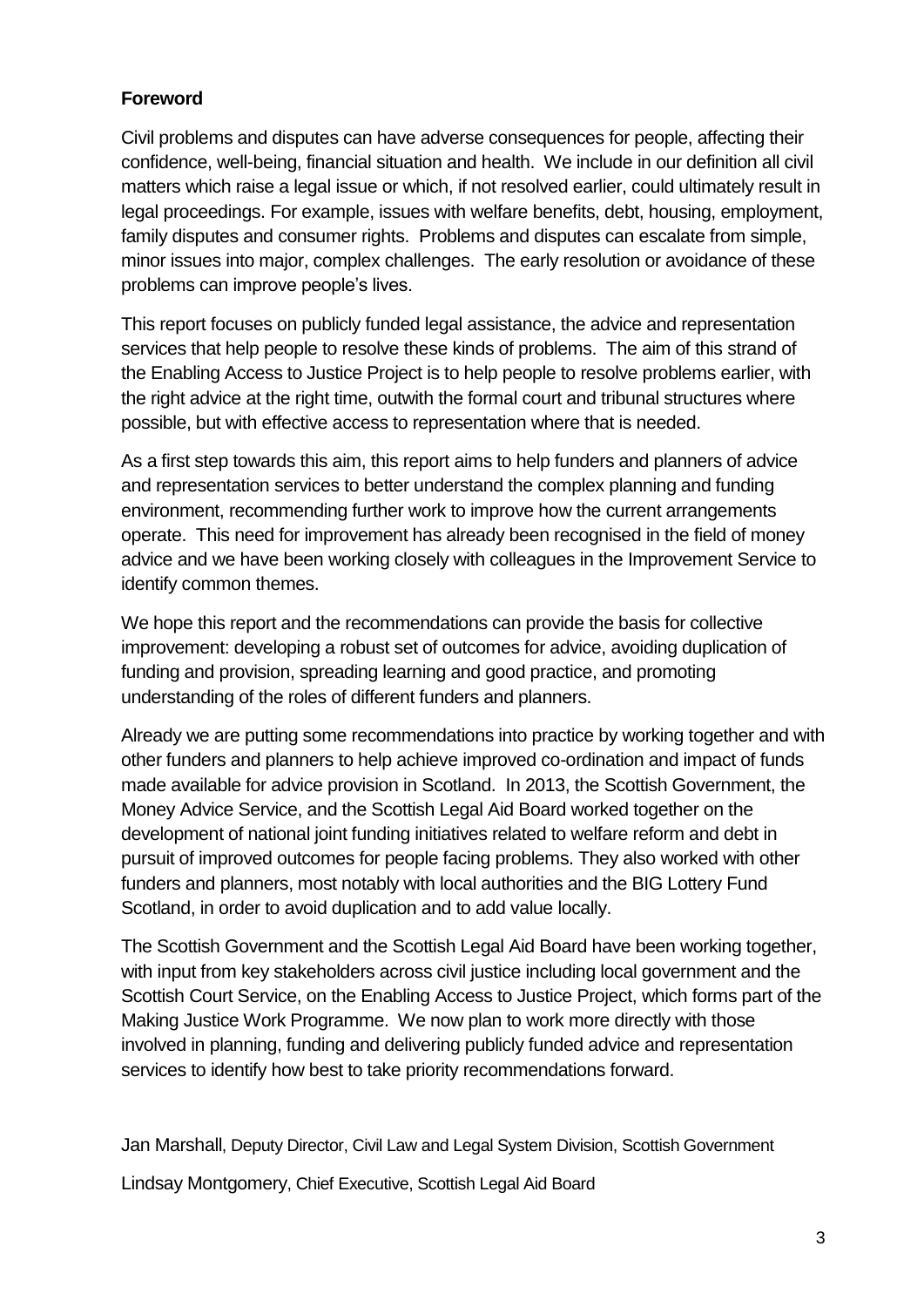#### <span id="page-3-0"></span>**Executive summary**

- i. This report sets out the findings and recommendations from work on approaches to funding and planning of advice provision with a view to support strategic planning and co-ordination of publicly funded legal assistance (PFLA). This forms part of the Enabling Access to Justice project within the Making Justice Work programme.
- ii. The purpose of the initial work was to improve our understanding of current arrangements for publicly funding legal assistance; provide information relating to funding streams aimed at areas of law or geography; establish a baseline against which to measure change; and, raise awareness and identify key contacts across public funders for the project.
- iii. The Scottish Legal Aid Board (SLAB), on behalf of the Enabling Access to Justice project, undertook interviews with key personnel in local and central government and in SLAB who have responsibility for external funding processes and/or management of internal services.
- iv. Overall we estimate that in 2012/13 **at least £90 million** was invested by the Scottish Government, local authorities and the SLAB in advice and representation services to tackle civil problems and disputes. As well as quantifying the overall scale of public funding being allocated towards advice and representation services, across local and national public bodies, we sought views on approaches being used for allocation and monitoring of funding and why it was being allocated. We found a range of approaches to the funding and planning of advice provision, which reflects the varying responsibilities and strategic priorities of funders.
- v. The findings in the body of this report are grouped by type of public funder, setting out a baseline position against which change can be measured, but the overall key findings are that:
	- there is a mixed economy providing publicly funded advice and representation, covering the public sector, the third sector and the private sector. The workforce is comprised of volunteers, paid advisers and solicitors.
	- different funders and policy interests have divergent reasons for supporting advice and representation services.
	- there are few established operational or policy links between local and national funders/planners, with the exception of some areas such as housing and consumer advice.
	- all funders were interested in measuring and monitoring outcomes of advice and representation, with progress made by specific funders in some policy areas.
- vi. Based on the information we gathered and taking account of the overall planning framework for public services, we developed a number of recommendations for improvement that reflect the Christie Commission priorities, with a focus on developing and codifying good practice, enhancing integration between different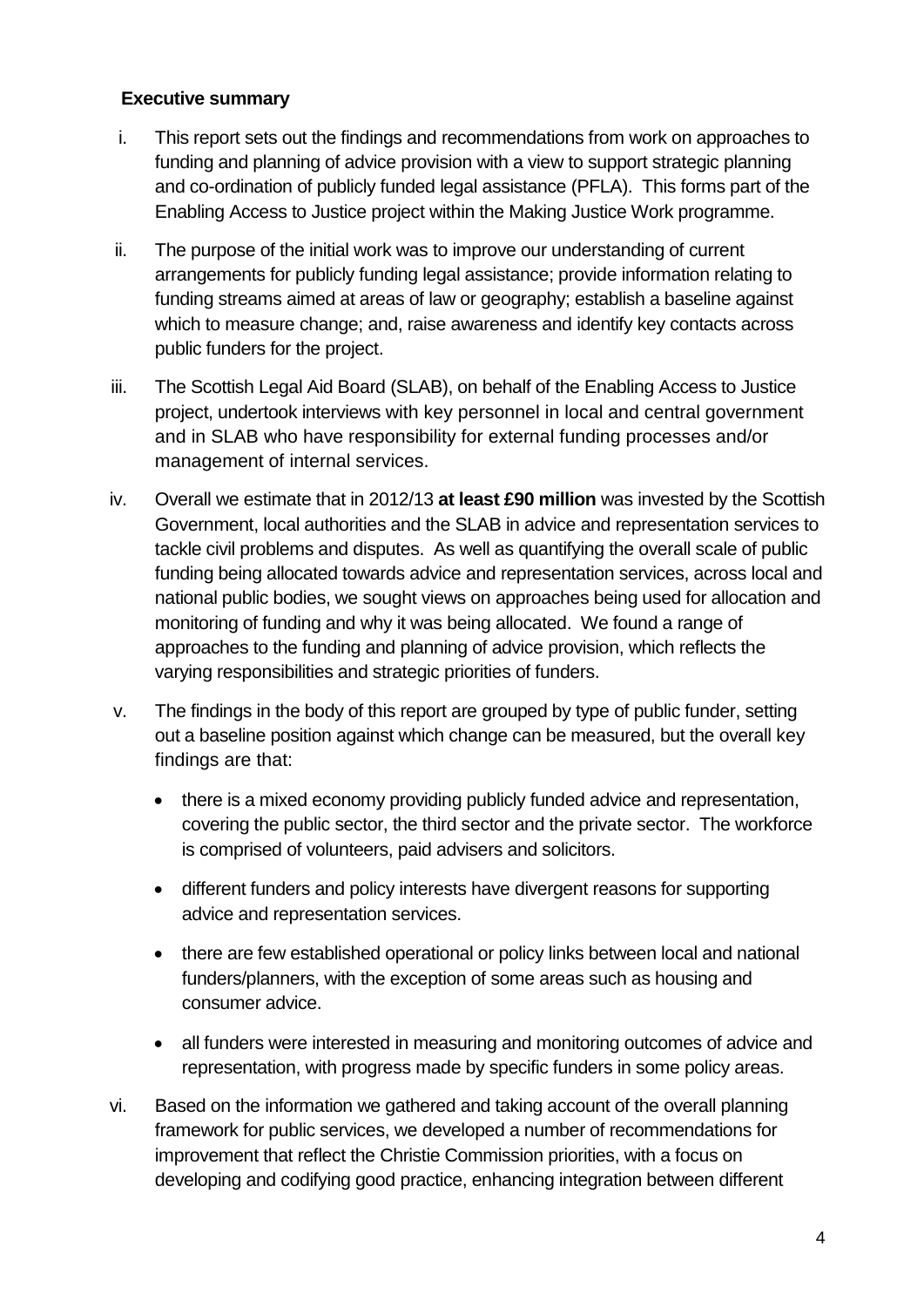funders and providers of advice, and setting a shared understanding of how advice services relate to outcomes and the preventative agenda.

- vii. We recommend that:
	- the Scottish Government, local government and SLAB continue to work together to improve how funds can be directed to best effect, including through directing funds for direct delivery of PFLA at the resolution and avoidance of types of problems, rather than types of providers,
	- the Scottish Government, local government and SLAB develop common guidance aimed at all central funders of advice and representation services by way of grant or contract.
	- stakeholders, including those outwith the justice system, are brought together for an identified priority area of law, to look at what a preventative approach would look like and how the drivers for justice-related problems could be managed. This would encompass better linking of centrally funded advice and representation with local services through community planning partnership structures. We recommend that this should begin with family law issues, as the largest single item of expenditure on PFLA.
	- SLAB and stakeholders seek to develop a suite of case-level outcomes appropriate to each substantive area of law, but including common justice outcomes, that could be used by funders and organisations to measure success across different advice and representation services.
	- through its role in quality standards, the Scottish Government continues to support the uptake of the Scottish National Standards for Information and Advice Providers and explores whether the Consumer Quality Mark should be centrally supported.
	- quality assurance arrangements for services provided by solicitors under legal aid should also be examined to explore how they might further assist with referral, planning and co-ordination.
	- research is undertaken to develop our understanding of the full range of issues around referral between organisations working in the same area of law, in order to overcome issues posed by the fragmentation of the workforce across numerous bodies with different organisational cultures.
	- opportunities for joint training are explored that focus on building trust between sectors and developing a referral culture, including non-advice services alongside different sectors involved in delivering PFLA.
	- the Scottish Government takes into account local authorities' interest in developing online advice, information and signposting or referral tools as part of the development of the Justice Digital Strategy.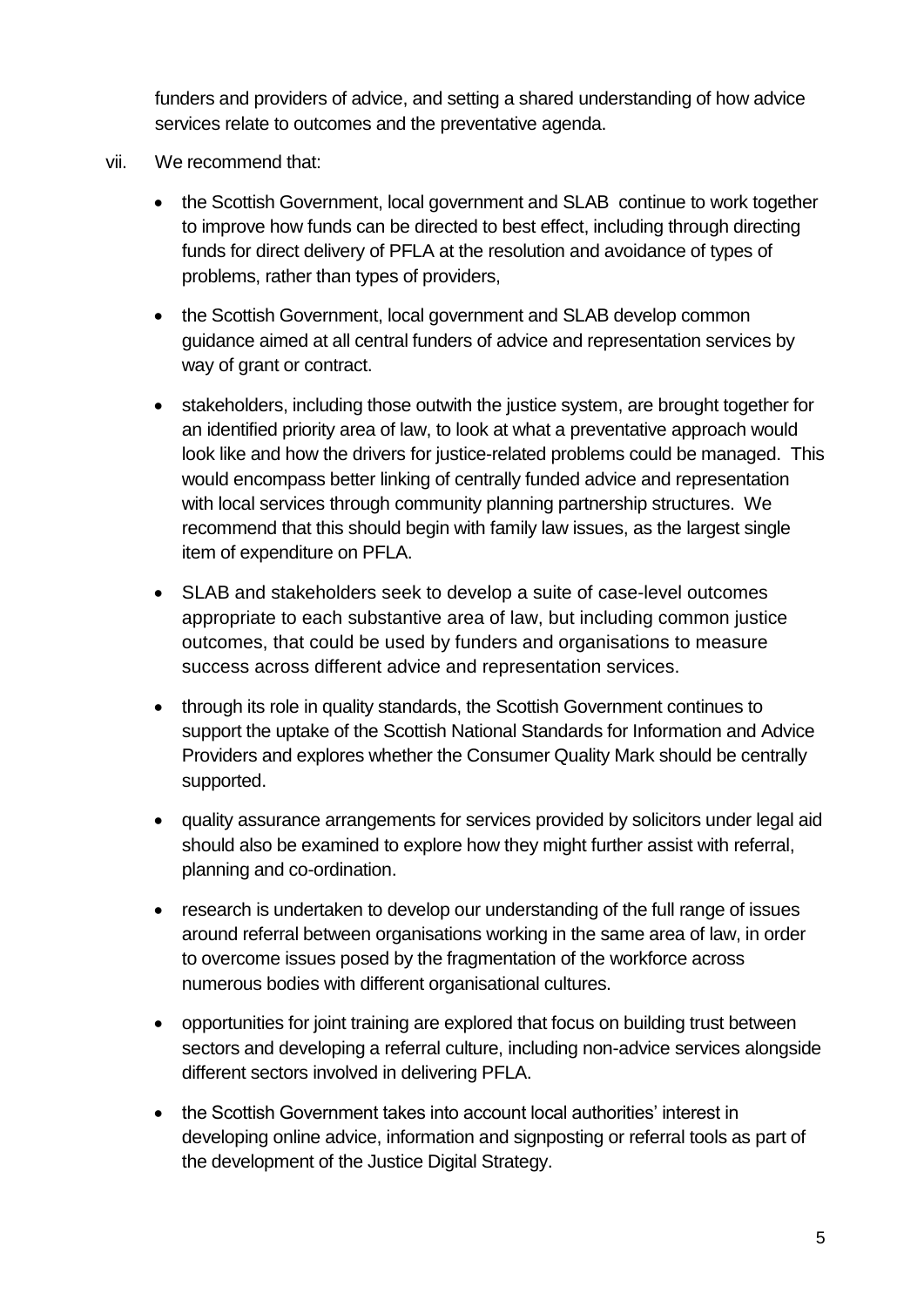# <span id="page-5-0"></span>**Purpose**

1. The purpose of this initial work, undertaken by the Scottish Legal Aid Board (SLAB), has been to aid planning for prioritisation and taking forward Making Justice Work sub-project 3.1, with a scope focussed on improving the planning and co-ordination of public funding of legal assistance. We were asked to consider the extent to which the current arrangements for PFLA helped to contribute to achievement of strategic outcomes for the Making Justice Work programme, and specifically for the Enabling Access to Justice Project within that programme. The work has improved our understanding of publicly funded legal assistance; provided information relating to funding streams aimed at areas of law or geography; established a baseline against which to measure change; and, raised awareness and identified key contacts across public funders for the project.

# <span id="page-5-1"></span>**Methodology**

- 2. Our findings are based on interviews with key personnel in local and central government and in SLAB who have responsibility for external funding processes and/or management of internal services with directly employed staff providing independent information, advice and representation. Our findings therefore reflect their perspective and are subject to the caveats which apply to single source information. The local government sections are based on interviews with representatives from 23 local authorities. Whilst we contacted all councils, not all areas were able to take up our offer of interview.
- 3. The review identifies the range of planning and funding practices for "core" advice and representation services across Scotland (those providing Type II or Type III services<sup>1</sup>). These services are complemented by a huge number of people and organisations delivering active information and signposting to "core" services. The latter represent a range of funding, activity and outcomes that cannot be disaggregated and identified within the scope of this work.
- 4. The information collected has been analysed in line with the objectives and research questions set out in Appendix 1. Further analysis of the findings was carried out to develop recommendations in the context of the findings of the Commission on the Future Delivery of Public Services<sup>2</sup> (the Christie Commission) and the Scottish Government's response<sup>3</sup>, along with the purpose and objectives of the Enabling Access to Justice Project (set out in Appendix 2).

Commission on the Future Delivery of Public Services

 1 Type II encompassing advice and casework, Type III focussing on representation – as defined in the Scottish National Standards for Information and Advice Providers [\(http://www.scotland.gov.uk/Topics/Justice/legal/17822/nationalstandards/standardsforadvisers\)](http://www.scotland.gov.uk/Topics/Justice/legal/17822/nationalstandards/standardsforadvisers)

[<sup>\(</sup>http://www.scotland.gov.uk/About/Review/publicservicescommission\)](http://www.scotland.gov.uk/About/Review/publicservicescommission) 3 Renewing Scotland's Public Services - Priorities for reform in response to the Christie Commission [\(http://www.scotland.gov.uk/Publications/2011/09/21104740/0\)](http://www.scotland.gov.uk/Publications/2011/09/21104740/0)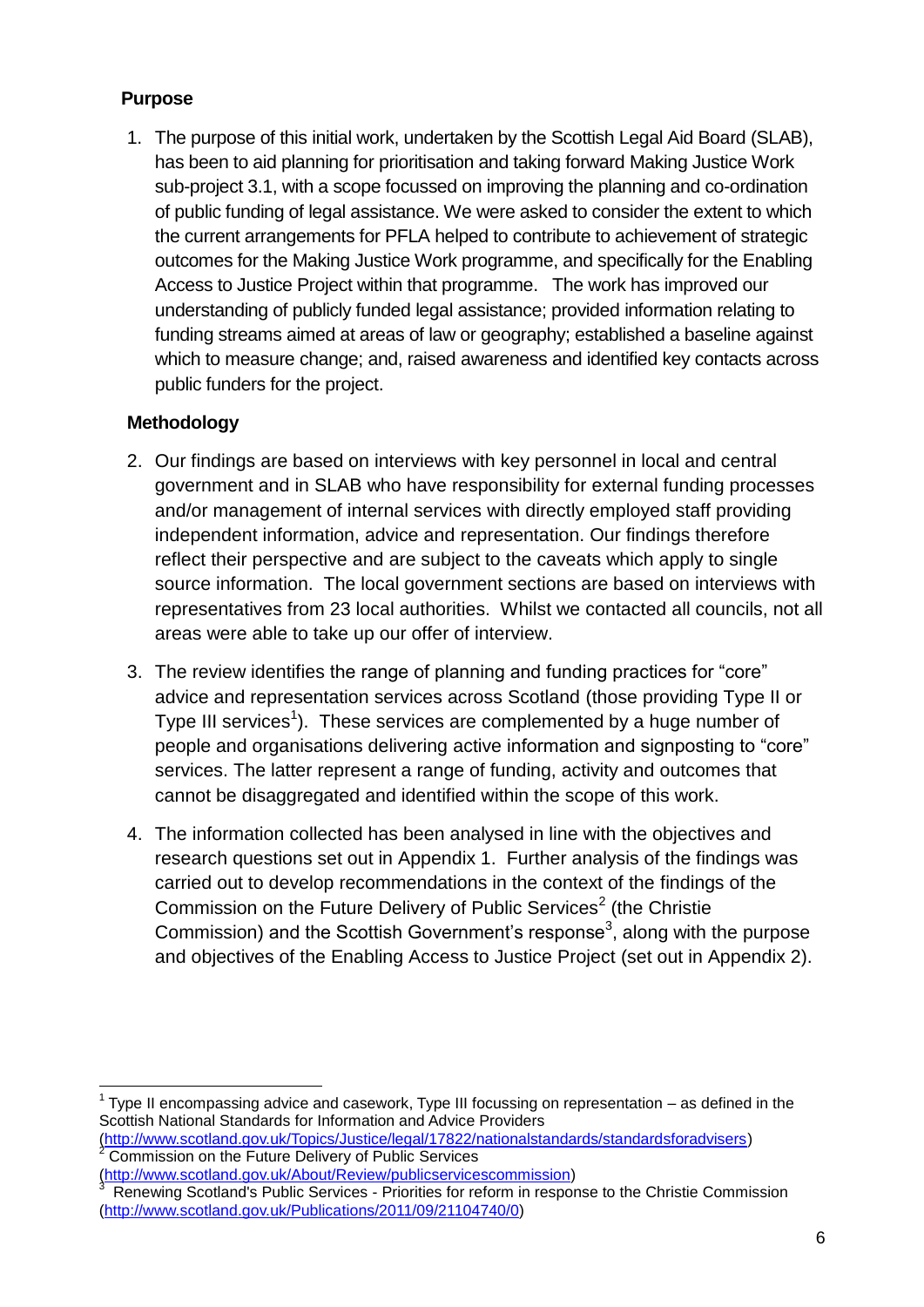# <span id="page-6-0"></span>**Overview of need and advice seeking behaviour**

- 5. Previous research based on population surveys shows that whether and how people seek advice is determined most by the area of law that their problem relates to. This interview-based research found that funding for advice and representation provision is also considered on an area of law basis.
- 6. The civil module of the Scottish Crime and Justice Survey gives some information on the prevalence of different types of problem and the way in which people sought to resolve them.

# **Civil justiciable problem prevalence and paths to resolution – Scottish Crime and Justice Survey: civil module results 2010/11<sup>4</sup>**

|                            |                       |           | Tried and  |        |                               |                       |              |
|----------------------------|-----------------------|-----------|------------|--------|-------------------------------|-----------------------|--------------|
|                            |                       |           | gave up,   |        |                               |                       |              |
|                            |                       | Resolved  | or didn't  |        | Top ranked                    | Satisfied             | Dissatisfied |
|                            |                       | or trying | try to     |        | With help/advice provider     | with                  | with         |
|                            | Prevalence to resolve |           | resolve    | advice | (% )                          | resolution resolution |              |
| Neighbours                 | 11%                   | 82%       | 18%        |        | 60% Council (47%)             | 83%                   | 11%          |
| Consumer                   | 6%                    | 73%       | 27%        |        | 67% Family (64%)              | 87%                   | 7%           |
| Money/debt                 | 5%                    | 97%       | 3%         |        | 57% CAB (35%)                 | 89%                   | 11%          |
| Housing or homelessness    | 4%                    | 97%       | 3%         |        | 76% Council (47%)             | 78%                   | 17%          |
| Family                     | 3%                    | 91%       | 9%         |        | 72% Solicitor (69%)           | 90%                   | 8%           |
| <b>Benefits</b>            | 3%                    | 90%       | 10%        |        | 66% Council (38%)             | 76%                   | 22%          |
| Employment                 | 3%                    | 80%       | 20%        |        | 70% Union (40%)               | 87%                   | 13%          |
| Mental health              | 3%                    | 95%       | 4%         |        | 91% Health (24%)              | 90%                   | 10%          |
| Unfair treatment by police | 2%                    | 58%       | 41%        |        | 47% Solicitor (52%)           | 40%                   | 57%          |
| <b>Injury</b>              | 2%                    | 90%       | 10%        |        | 80% Solicitor (56%)           | 63%                   | 33%          |
| <b>Discrimination</b>      | 2%                    | 83%       | 17%        |        | 40% CAB (31%)                 | 86%                   | 9%           |
| Medical Negligence         | 1%                    | 74%       | 26%        |        | 76% Solicitor (38%)           | 83%                   | 5%           |
| Immigration                | $0\%$                 | 100%      | $0\%$      |        | 49% Solicitor (68%)           | 83%                   | 9%           |
| Overall - any problem      | 27%                   | 86%       | <b>15%</b> | 63%    | Family (31%)<br>Council (26%) | 82%                   | 13%          |

7. These measures of need for advice are included here to help provide additional context in which to consider the patterns of funding allocation set out below. We might expect to see shifts in pattern of experience of problems or in successful resolution of problems over time in the future, and while there is no easy mapping of funds and delivery to patterns of experience of problems alone, it does help provide a further background to consider the current balance and focus of public funds in the context of the full range of problems experienced by people in Scotland.

# **Overview of findings in respect of funding**

8. This section pulls together the main findings from our research. Readers should note again that our findings only reflect the perspective of interviewees and are subject to the caveats which apply to single source information.

  $4$  Respondents could choose from the following options: Local authority; Citizen's Advice Bureau; Friends and Family; An MP, MSP, MEP or local councillor; A solicitor; Trade union or professional association; Other. Scottish Crime and Justice Survey, Scottish Government. (<http://www.scotland.gov.uk/Topics/Statistics/Browse/Crime-Justice/crime-and-justice-survey/publications>)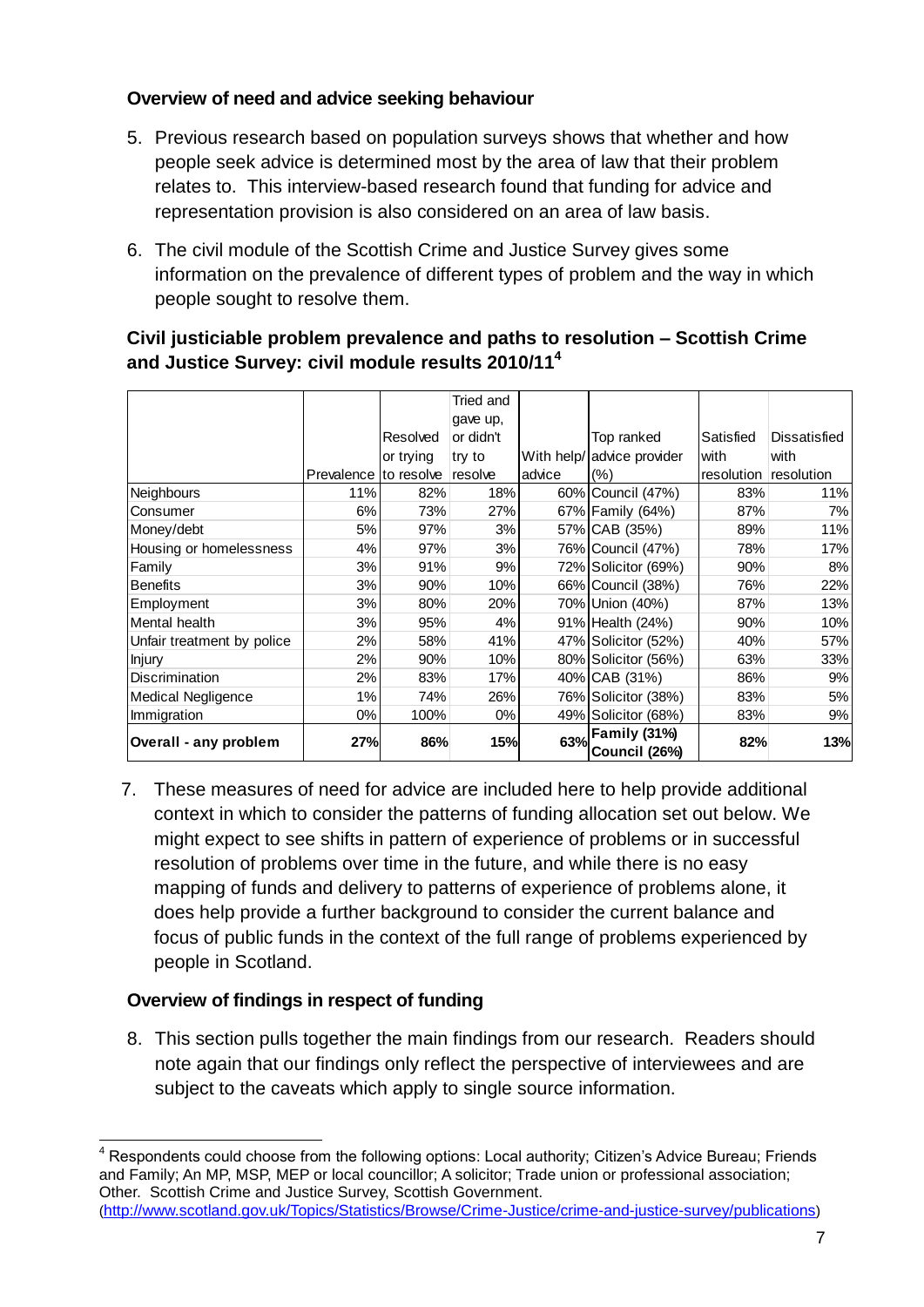- 9. As an overview, the following information is provided at a high level across the 3 main funders and planners included.
- 10.The Scottish Government invested just under £4 million in advice and representation services by way of grants in 2012/13 across a broad range of problem types and policy areas including welfare benefits and income maximisation, housing law, specialist immigration advice, education law especially around additional support needs, children's rights and some general legal advice to particular communities.
- 11.Local government collectively invested around £30 million in advice and representation by way of grants, contracts and through directly providing services primarily aimed at problems to do with money/benefits and with a main focus on income maximisation<sup>5</sup> in 2012/13. Other areas of law covered by local authority investment in advice for individuals include consumer, housing and homelessness and mental health law.

# **Strengths and weaknesses of different funding models in meeting advice needs**

#### **Judicare**

The strengths are that it provides a very wide range of access points across the country, covering the whole range of civil areas of law and it is able to respond quickly to shifts in need. The weakness of the system is that it is not consistently available at any unit level: firms or individual solicitors may, for whatever reason, decide not to take on a particular case or class of cases.

#### Grant or contract

The main strengths of this model are that it provides consistency of access to help for a defined set of problem types and maintains independence from the public funder. A key weakness is that it can be difficult to adjust service provision to the changing needs of the population.

#### Internal or direct provision

Strengths of this model are that it provides consistency of access to help for a defined set of problem types and can be reconfigured to changing needs or policy interests. The key weakness is that, depending on the function, it may not be seen as wholly independent of the public funder.

12.The SLAB's gross expenditure on advice

and representation services was £56 million in 2012/13, covering all areas of civil law. This funding was largely through case-by-case payment for mainly private practice solicitor services, known as judicare (£52.6 million), with a far smaller proportion allocated by way of grant (£2.2 million) and to support directly employed solicitors (£1.2 million). Almost half of expenditure was on family law cases, at £25 million in 2012/13.

- 13.The key findings in respect of how that funding is allocated, and key areas in which there was commonly reported room for improvement are:
	- there is a mixed economy providing publicly funded advice and representation, covering the public sector, the third sector and the private sector. The workforce is comprised of volunteers, paid advisers and solicitors.

 $\overline{a}$  $5$  We use this grouping to describe welfare rights, money advice, advice on housing debt and other debt advice.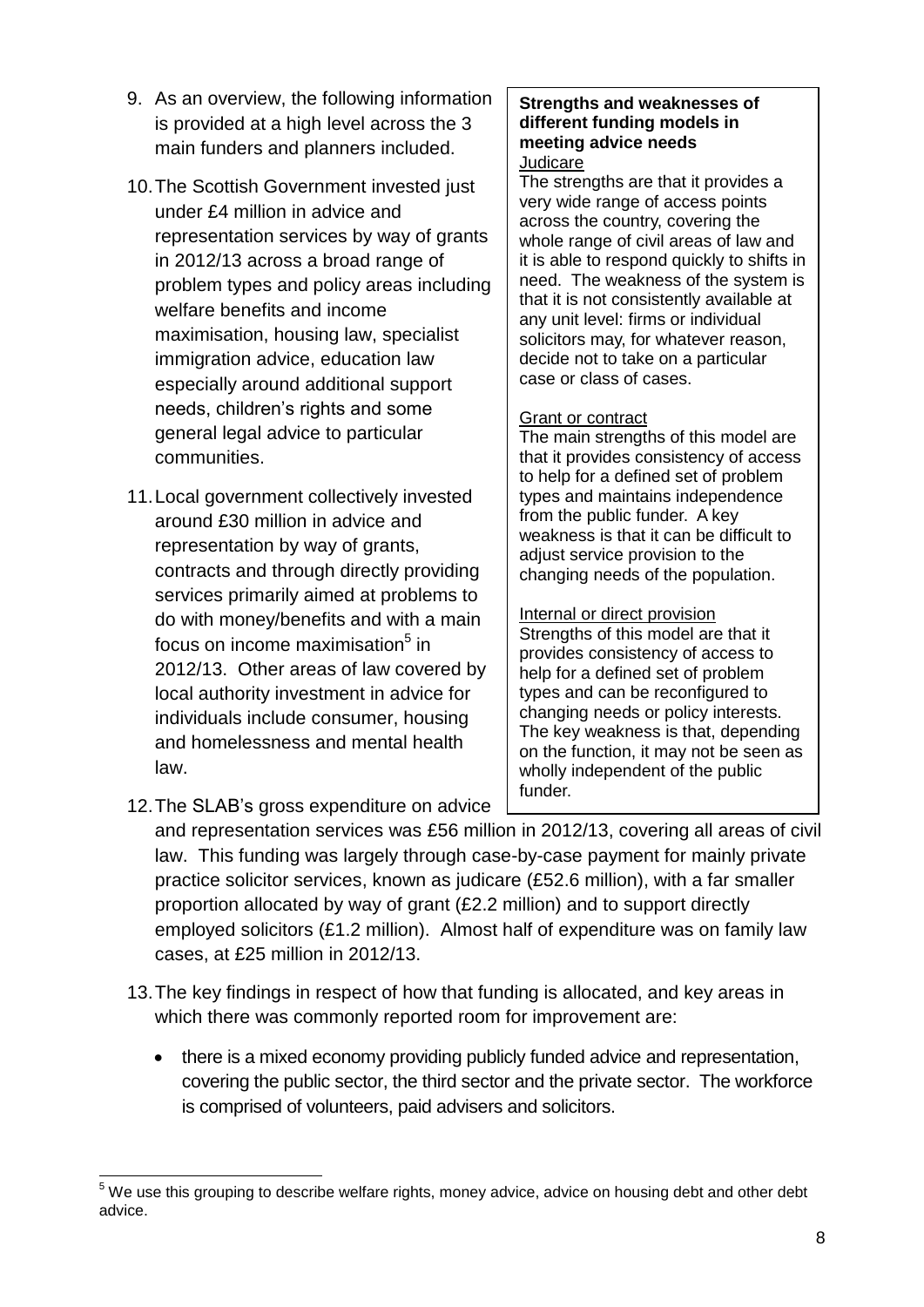- different funders and policy interests have divergent reasons for supporting advice and representation services.
- there are few established operational or policy links between local and national levels, with the exception of some areas such as housing and consumer advice.
- all funders were interested in measuring and monitoring outcomes of advice and representation, with progress made by specific funders in some policy areas.
- 14.The report now considers the information provided under each main funder group in more detail and the information provided under a set of common themes:
	- a. An overview of the scale of funding (using 2012/13 as baseline) for advice and casework, and the range of problem types for which funding was focussed on advice delivery
	- b. An overview of the way funds have been allocated, any changes over time, and the strategic context for funding decisions and allocation
	- c. How assistance which is funded (either for external project work or for directly employed delivery of help) is monitored and how quality is assured
	- d. How funding currently takes into account other existing provision to add value and avoid duplication, how funding is focussed on tackling need rather than solely focussing on demand, and how joint working/referral is supported operationally and by way of funding requirements

# <span id="page-8-0"></span>**Scottish Government**

#### <span id="page-8-1"></span>*Overview of funding and direct provision of advice*

- 15.The areas of law in respect of which PFLA is funded by the Scottish Government by way of grants include welfare benefits and income maximisation, housing law, specialist immigration advice, education law especially around additional support needs, children's rights and some general legal advice to particular communities such as the Roma community.
- 16.Funding supports a mix of lay and solicitor services, phone lines and infrastructure projects such as funding to Child Poverty Action Group to provide second tier advice<sup>6</sup> to frontline providers.

 6 advice given by one advice service to another for a particular case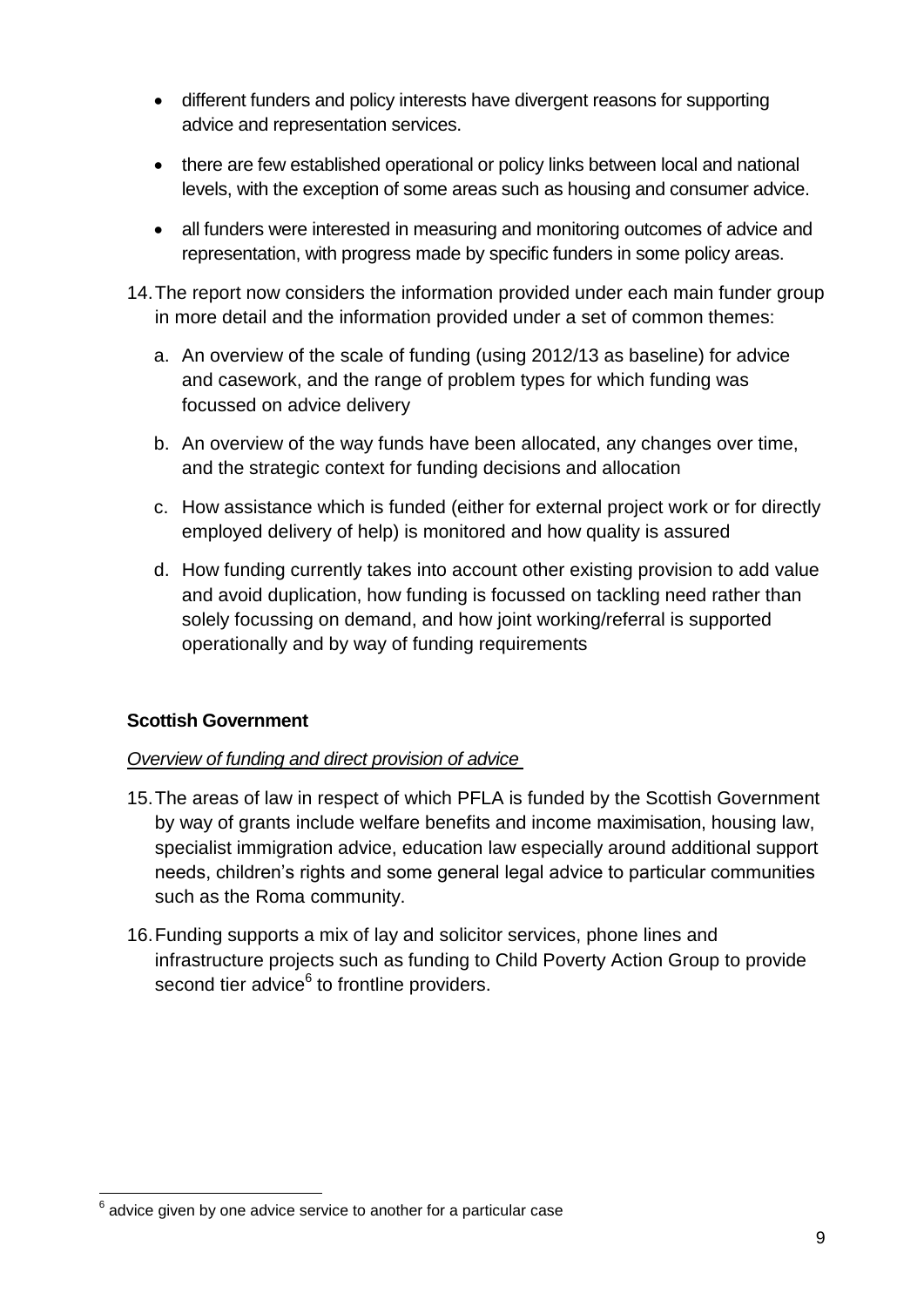17.The following funds were identified by interviewees.

| Scottish Government expenditure on advice and representation services in |  |
|--------------------------------------------------------------------------|--|
| 2012/13                                                                  |  |

|                            | <b>Total estimated</b><br>funding |
|----------------------------|-----------------------------------|
| <b>SG welfare division</b> | £1,937,274                        |
| SG housing                 | £226,000                          |
| <b>SG</b> equalities       | £544,436                          |
| <b>SG</b> education        | £451,000                          |
| SG children's rights       | £135,000                          |
| <b>SG</b> international    | £500,000                          |
| <b>Total</b>               | £3,793,710                        |

18.Funding is directed at pan-Scotland projects and a few local projects. Local projects were often considered to have some national access or significance as demonstration projects. We found only one example of direct service provision, with all other services provided by the third sector.

# <span id="page-9-0"></span>*Allocation of funding and links to strategic frameworks*

- 19.Funds are provided by way of grants; some annual and some with a three year budget but subject to change if spending constraints require. Some funds are distributed by way of an open call grant application or tendering exercise but others are continued year on year. Where expenditure levels or patterns had been fundamentally altered, this had come about either as part of a Spending Review exercise or through another strategic review (such as the Review Of Unified Voluntary Sector Fund And Community Learning And Development Headquarters Funds<sup>7</sup>). In many instances, the overall funding programme supported non-advice services alongside advice and representation, in order to achieve the objectives of the fund.
- 20.Scottish Government funding for advice services is variously linked to strategies which seek to tackle specific issues (e.g. Violence against Women) or barriers for particular groups (e.g. equalities characteristics) or in furtherance of a legislative duty (support relating to the Additional Support Needs Tribunal) or a specific policy objective such as the immigration advice available until recently within relocation services linked to the former national purpose indicator of growing Scotland's population<sup>8</sup>.
- 21.The latter service is the only example we found of an internal Scottish Government service (i.e. where the advice is provided directly by employees of

 <sup>7</sup> Review Of Unified Voluntary Sector Fund And Community Learning And Development Headquarters Funds 2012 (<u>http://www.scotland.gov.uk/Publications/2012/06/4904)</u><br><sup>8</sup> To moteb average European (EU15) population grouth aver the par

To match average European (EU15) population growth over the period from 2007 to 2017 [\(http://www.scotland.gov.uk/About/Performance/scotPerforms/purposes/population\)](http://www.scotland.gov.uk/About/Performance/scotPerforms/purposes/population)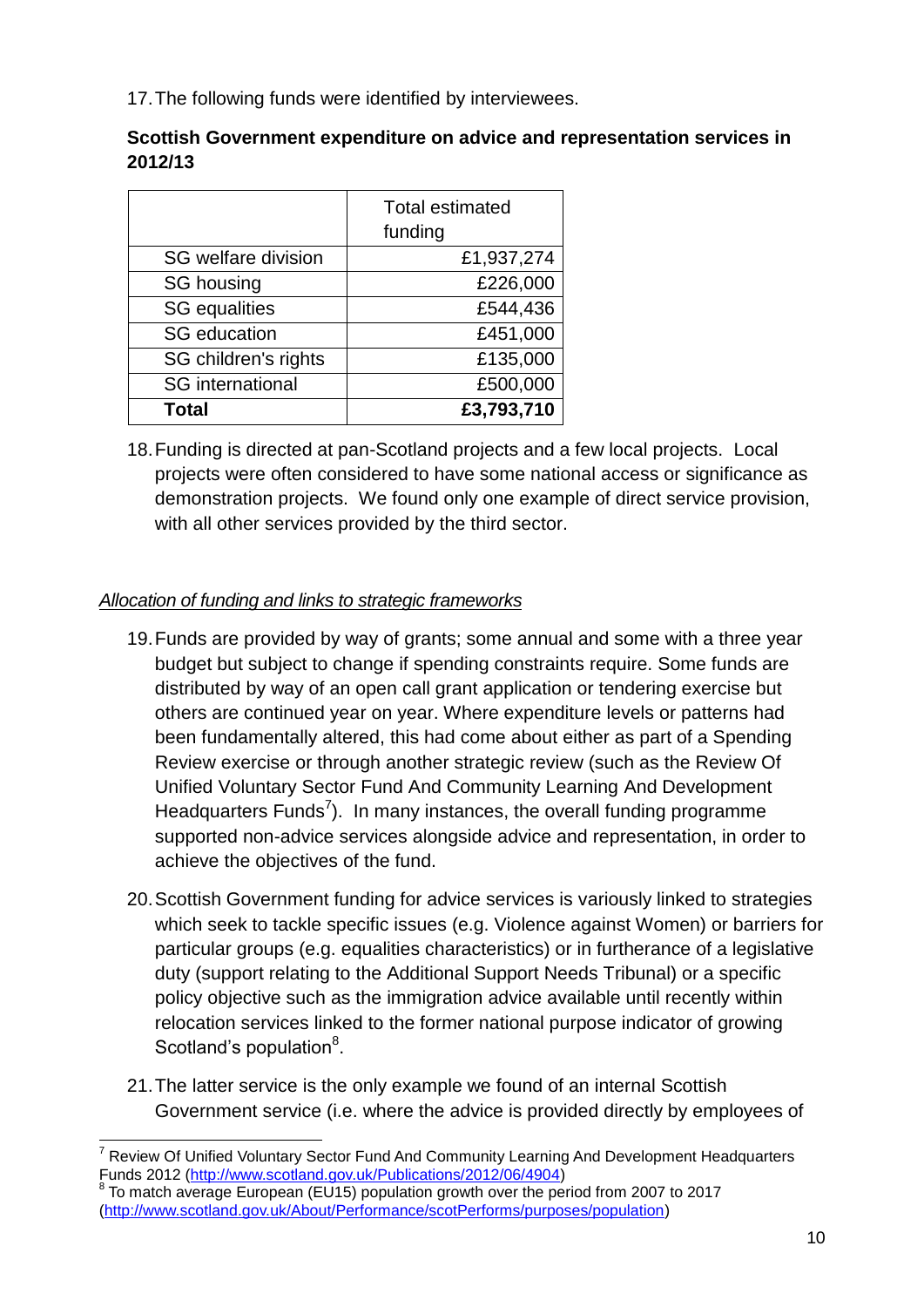the Scottish Government), which has now been transferred to Scottish Enterprise.

22.In some areas, officers reflected that there was room for improvement in terms of clarity of criteria for funding decisions and that historical funding patterns tended to be repeated. It was perceived to be politically difficult to shift focus of funding at the end of funding periods to reflect changing priorities/needs help if it would be likely to result in some historically supported organisations not being funded.

# <span id="page-10-0"></span>*Monitoring and quality standards*

- 23.Funding officers we spoke to had developed specialist knowledge about the policy area but not about the role of professional standards in place for advice services (including solicitor-provided help). They have expressed minimal awareness of the Scottish National Standards for Information and Advice Providers<sup>9</sup> (SNSIAP), or the role of legal aid, or the availability of other services.
- 24.In the absence of a consistently recognised means of assessing the nature and quality of advice providers, funding officers rely on the information provided by applicants about both the need for services and the role played by other providers of legal advice.
- 25. Monitoring practice varied. Some officers described a more proactive role in reviewing appropriate targets and indicators, but thus far projects are monitored against the targets and indicators set by the projects themselves. Beyond formal monitoring systems, some officers also met with funded organisations in visits to projects and informally by participating in seminars and conferences in the policy area. Indeed the informal flow of information, over and above monitoring returns, was viewed positively and was suggested by one officer as the main reason to continue the funding role: the feedback from projects provides a policy insight which is invaluable in the wider policy role. A number of national services and projects had also been evaluated.
- 26.Officers were keen to find out more about how one might measure and monitor advice outcomes, subject to a proviso from one that the focus on outcomes should not detract from the funding role as a source of information on policy implementation.

# <span id="page-10-1"></span>*Partnership, referral and the advice landscape*

27.The connection between national and local advice funding appears weak, except for consumer advice where a dedicated link has been made between the national phone line and local trading standards teams (although there is evidence from

 $\overline{\phantom{a}}$ <sup>9</sup> More information can be found at [http://www.scotland.gov.uk/Topics/Built](http://www.scotland.gov.uk/Topics/Built-environment/Housing/access/nationalstandards)[environment/Housing/access/nationalstandards](http://www.scotland.gov.uk/Topics/Built-environment/Housing/access/nationalstandards)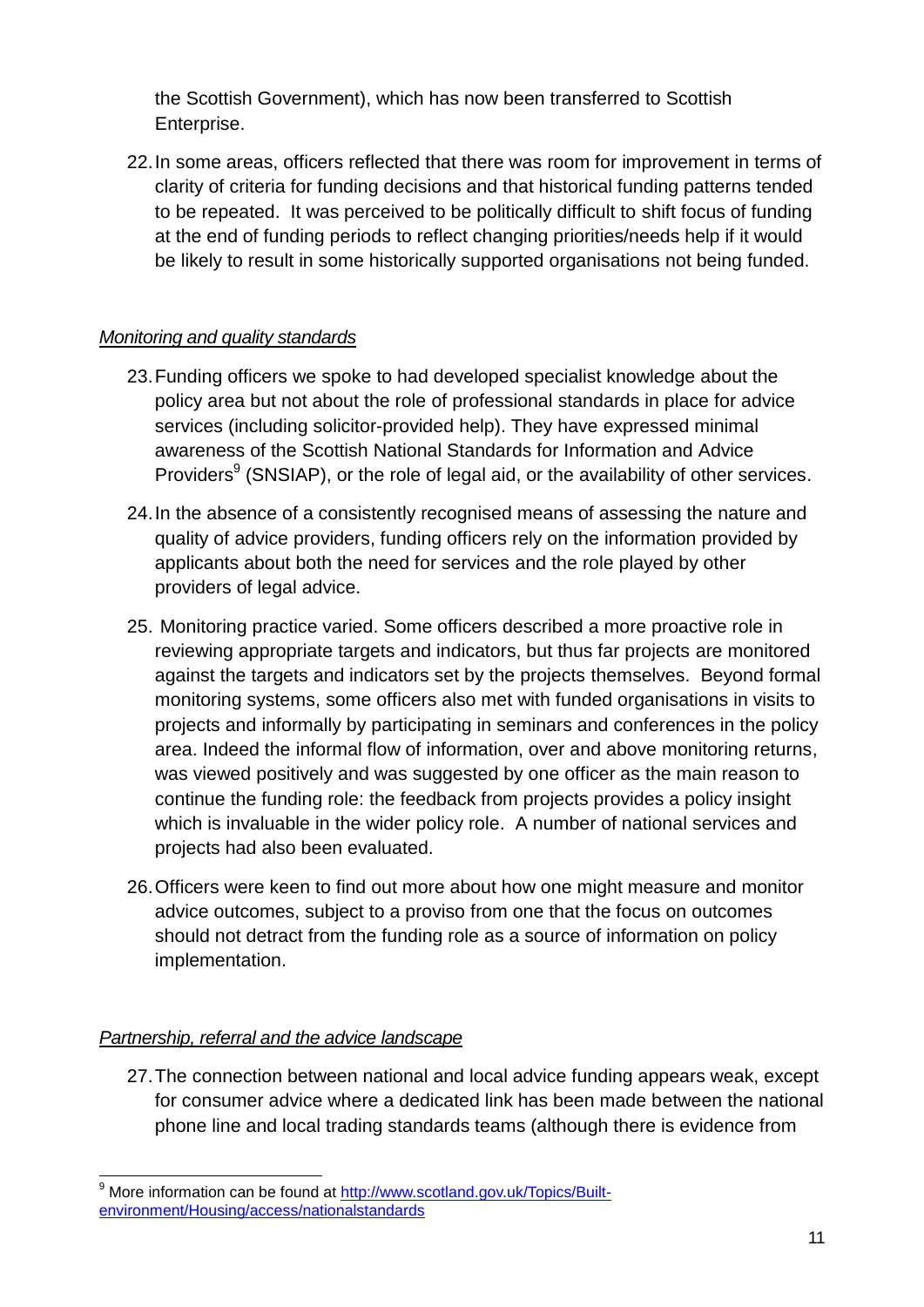our interviews and elsewhere<sup>10</sup> that some local authorities are pulling out of consumer advice altogether and that the new arrangements are taking time to bed in).

- 28.Funding processes for solicitor services do not take into account availability or otherwise of legal aid for similar provision. Projects are not subject to any controls around the use of legal aid and are left to choose whether to access the legal aid fund or not. Some projects do include projected legal aid income in their submitted budgets, thus reducing the grant sought, but there is no requirement on them to do this.
- <span id="page-11-0"></span>29.In the Scottish Government, there is an appetite to find out more about legal aid and the general shape of judicare which is used to deliver services which do link to their policy area. This could help inform funding decisions. Some judicare information would be easily accessible and is linked to legal subject area. Other information would have to be capable of being disaggregated to the equalities characteristics of the applicants to be of use in some policy areas. For example, is the Romany population able to access legal services or do they require specific targeted services funded by grant?

 $\frac{1}{10}$  Protecting Consumers – Report by Audit Scotland [\(http://www.audit](http://www.audit-scotland.gov.uk/media/article.php?id=227)[scotland.gov.uk/media/article.php?id=227\)](http://www.audit-scotland.gov.uk/media/article.php?id=227)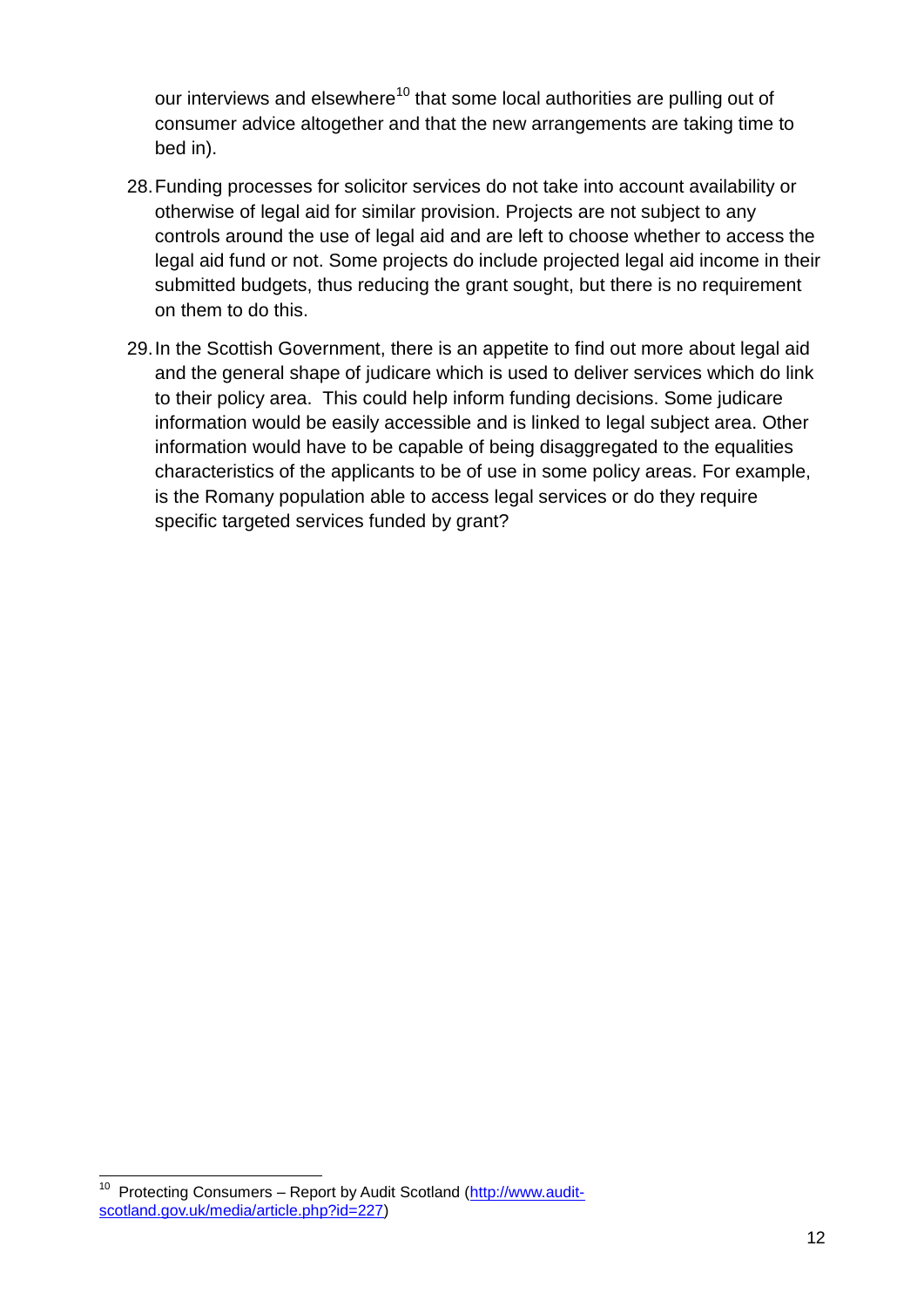#### **Local government**

#### <span id="page-12-0"></span>*Overview of funding and direct provision of advice*

30.Local government-funded PFLA focussed mainly on income maximisation, cutting across welfare rights, money advice, advice on housing debt and other debt advice. Funding tends to be linked to either Financial Inclusion Strategies or Tackling Poverty Strategies. These income maximisation advice services are mainly provided by lay advisers working in a mix of external and internal services. Solicitor services are provided by law centres, where they exist. The balance between internal and external services is subject to considerable variation between councils, although the overall picture is one of a balance between internal and external services.

# **Local authority expenditure<sup>11</sup> on welfare rights, money and debt advice in 2012/13**

|                                                | Welfare rights, money and debt advice |             |             |  |
|------------------------------------------------|---------------------------------------|-------------|-------------|--|
|                                                | in-house                              | external    | total       |  |
| Local authorities<br>estimate (32<br>councils) | £15 million                           | £15 million | £30 million |  |

- 31.Regardless of the department responsible for allocation of external funding, the range of type of providers rarely varies. Citizens Advice Bureaux, a few independent advice agencies and law centres, where they exist, are the organisations funded externally by local authorities. Although funds are rarely explicitly restricted to the third sector, officers reported that in practice local funding is entirely directed at third sector services.
- 32.Local authorities also provide consumer advice services as part of their role in trading standards. This is all provided by local authority officials. The resource directed towards consumer advice is much lower than that provided for income maximisation advice and tends to be part of an individual officer's wider role, meaning that advice activity cannot be disaggregated. Consumer advice is given mainly as a way of collecting intelligence for enforcement activities. Trading standards teams and the consumer advice area have been the subject of many recent reviews.
- 33.A number of local authorities in the central belt also contribute funding towards advice and representation provided by solicitors in law centres for those who become subject to the terms of the Mental Health (Care and Treatment) Act 2003. This is a small proportion of the overall funding directed towards advice.

 $11$  These figures are necessarily partial and include only funding that is most directly related to advice and representation. There will be elements of other funding streams not identified or included which have an advice element. The estimate includes an average investment per FTE worker, where resource was expressed in those terms. This estimate includes desk based research alongside notes from interviews.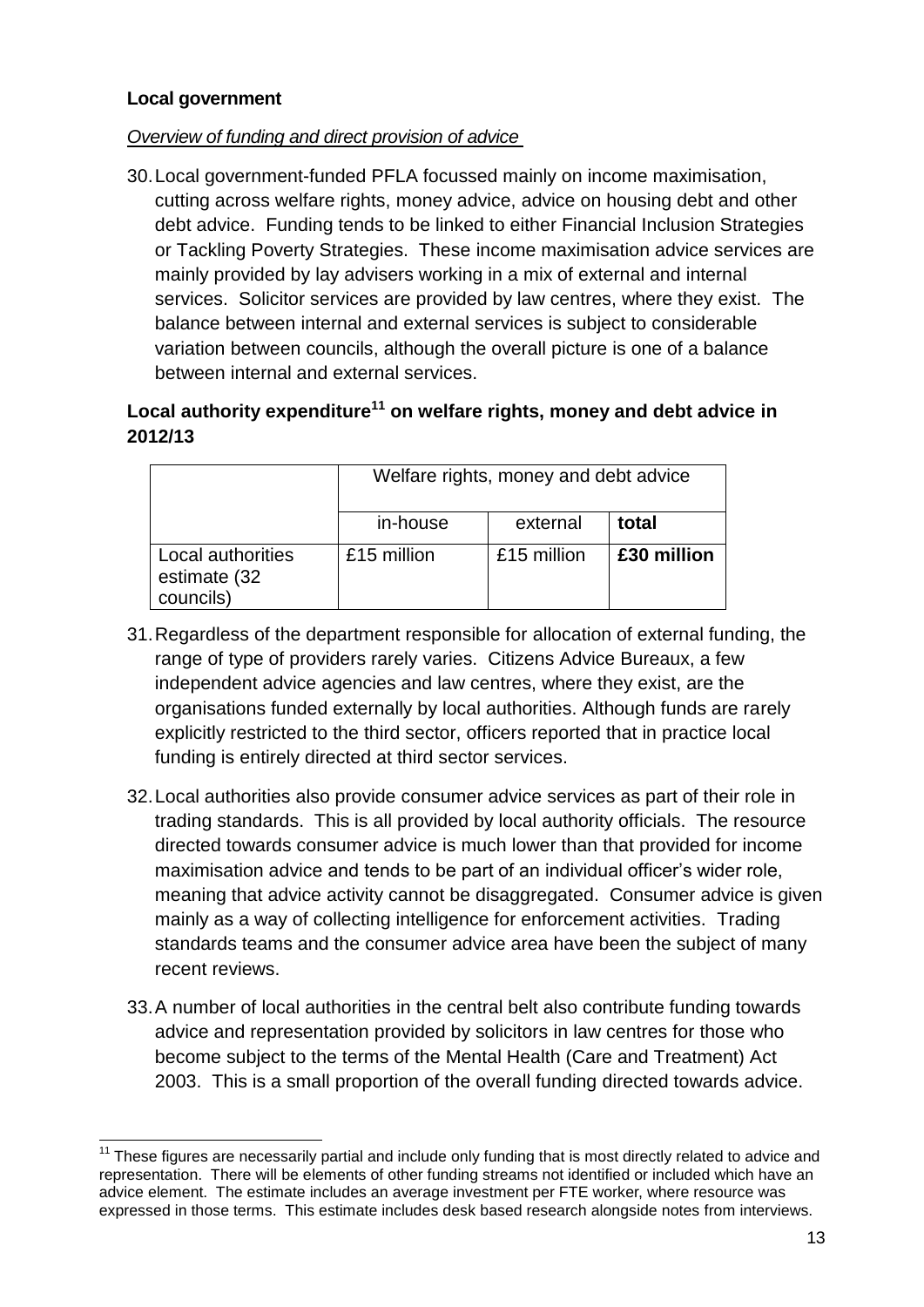- 34.A fourth area of advice provided or funded by local government was on housing and homelessness. Most services at the councils we interviewed were in-house. Many had undergone, or were soon to go through, change to a housing options approach in the context of the target that, by the end of 2012, all unintentionally homeless households have a right to settled accommodation. There were links between central and local government here in supporting the approach and in submission of monitoring data through the HL1 form. The housing options approach provides some learning opportunities for other areas of law, notably in the tie up between the preventative approach and outcomes data. Services were able to monitor the success of their work by checking whether someone who had received advice subsequently presented as homeless. As this area has been evaluated elsewhere<sup>12</sup>, this section will focus on income maximisation and touch on consumer advice.
- 35.Nearly all those responsible for advice services reported that most work, regardless of sector, was done on a face-to-face basis, whether by appointment or drop-in at an office. Phone lines tended to be used as a point of first contact with individuals, to give simple advice and as a way of providing second tier advice. Exceptions included one council which provided most debt advice over the phone, whilst another had found that home visits were cost effective in debt cases as all the required paperwork would be at hand. Where there was a mix of provision for income maximisation services, interviewees reported that the inhouse service tended to deal with the more complex cases and representation. Consumer advice services were more likely than income maximisation services to report focussing intensive help (such as representation) on vulnerable people and providing less assistance to those they considered capable of taking on a case themselves.
- 36.All income maximisation services were considering how online delivery might help to reduce demand, but few had gone beyond this stage. Whilst local government contacts see the benefit of online advice/information for some people, they considered that more vulnerable clients would not be best placed to use this.

#### <span id="page-13-0"></span>*Allocation of funding and links to strategic frameworks*

37.Resourcing decisions at councils are made as part of the annual budget setting process. From our interviews, officers indicated that consumer advice provision has been significantly reduced in the past few years, whilst other services reported that they were under some pressure to find efficiencies. Across local government, external services are largely grant funded on a year-to-year basis, sometimes within a multiple-year funding envelope. Internal services are included in annual budget setting.

 $\overline{\phantom{a}}$  $12$  See evaluation reports on the Scottish Government's housing options hubs webpage [\(http://www.scotland.gov.uk/Topics/Built-Environment/Housing/homeless/HomelessnessPrevention/hubs\)](http://www.scotland.gov.uk/Topics/Built-Environment/Housing/homeless/HomelessnessPrevention/hubs)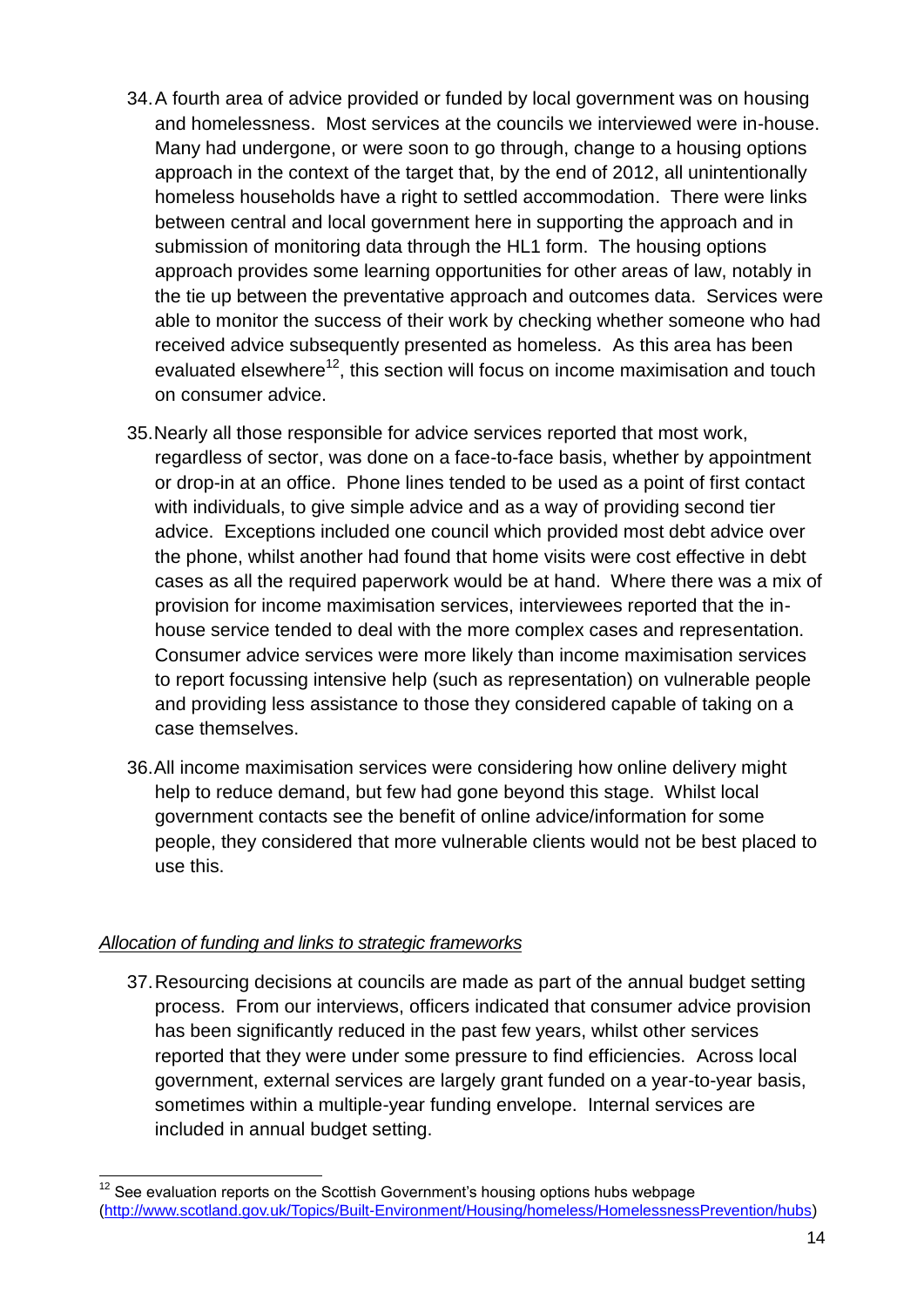- 38.A few councils have developed contracting arrangements. The shift to contracting has been influenced in part by a desire to rationalise the complexity of managing a large number of grants. Contracting can shift resources away from monitoring a larger number of small organisations into managing a few key relationships. Contracting has also afforded some councils an opportunity for greater specification of services and delivery of services. Thus in contracting, councils have specified service standards such as waiting times, which are not dealt with in grant agreements.
- 39.A handful of councils have smaller contracts with a law centre to pay the law centre a fixed fee per case for each case referred on by the local authority. The arrangements of which we are aware exist for housing repossession cases only.
- 40.In terms of the rationale for allocation of funds, some councils had started to tackle or had tackled a local assessment of need as part of reviews of income maximisation advice services, or in response to welfare reform. Where assessments had been carried out or planned on a geographic or targeted basis, Scottish Index of Multiple Deprivation (SIMD) data and locally sourced data such as housing benefit recipients, was central to planning together with local consultation and the monitoring data received from advice services.
- 41.Although local authorities look to SIMD to help gauge the population in need of income maximisation services, one local authority interviewee noted that political influences had resulted in provision of services in each local area, including those with no wards in the 15% most deprived areas. However, in the current financial climate, services in such wards had actually required a greater resource than others. This is precisely because these were areas of traditional high homeownership and high employment rates which were now feeling the impact of unemployment or reduction of hours and debt flowing from that.

#### <span id="page-14-0"></span>*Monitoring and quality standards*

- 42.There was a high level of take up and recognition of the SNSIAP. Local authorities, in the main, see the value of the national standards and accreditation, and voiced concerns over the uncertainty caused by the hiatus in the audit contract. Where the national standards were not in place, some authorities were minded to pursue implementation and accreditation for both internal and external services. Some barriers to take up of the national standards were however identified by interviewees, including the cost of the audit to the organisation, the focus on inputs in the standards rather than outcomes and that some in-house services locally do not think the management standards can easily be applied to councils. Case file reviews are undertaken by managers for in-house services and a couple of councils do file review of external services.
- 43.The consumer advice side has a different set of standards the Consumer Quality Mark – which used to be centrally funded, but are now run on a peer review basis, there is limited reported take up of these standards.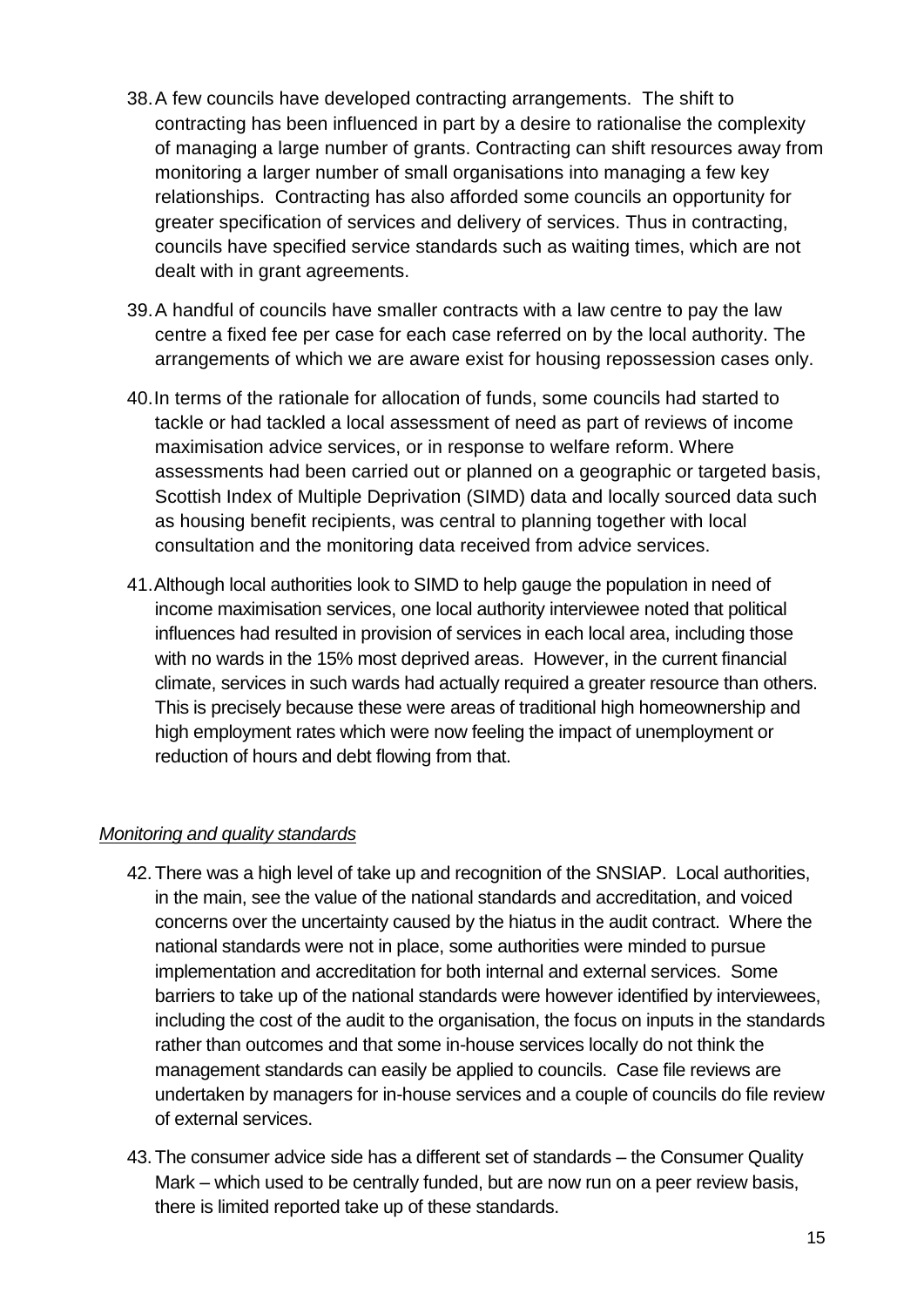- 44.Of the councils we interviewed, 16 were reviewing, had recently reviewed or were implementing the results of a review of their income maximisation advice services. Officers reported that variations in monitoring processes and frameworks make value for money comparisons between services difficult. Local authority inhouse services monitor using cases and people as the basic units of analysis. This contrasts with CABx use of issues as the main reporting unit.
- 45.There was little recording of case-level outcomes mentioned for monitoring, apart from measures of income gained for welfare benefits cases and debt written off, or under management, for debt-related cases. A variety of means of directing external resource are used – from target setting to performance reviews to specification of inputs (e.g. when and where to provide services).

#### <span id="page-15-0"></span>*Partnership, referral and the advice landscape*

- 46. Local authorities engage with other funders and external providers of advice services to different extents, depending on the complexity of the advice landscape. The partnerships vary in terms of formality and how wide or narrow the remit of any partnership is, although there are always links to external services beyond receipt of monitoring data, such as the provision of training, or support to gain SNSIAP accreditation. Some local authorities reported that income maximisation advice services were linked to Single Outcome Agreements and Community Planning, most commonly for anti-poverty strands. Whilst local authorities are engaged in strategic planning and co-ordination of the income maximisation advice services they fund and provide, consumer advice and trading standards tend to be outwith those structures.
- 47.Local authority funders reported little awareness of legal aid funded services in their area and saw little need to use or take account of the availability of legally aided private sector solicitor services, apart from as a resource in welfare benefits cases where medical evidence was needed. Authorities with law centres in their area did understand that law centres also have access to legal aid funding but did not routinely take that into account when setting budgets or targeting services.
- 48.There are various instances of good joint working within local authority areas both at provider level with services participating in joint forums and between funders, but only a few projects have covered more than one authority. However, there is little evidence of robust referral systems covering all areas of law and being used by all parties, despite local authorities encouraging referral to the most appropriate local service to deal with specific advice needs– with a few seeking referral arrangements and protocols as part of the grant or contracting process.
- 49.While there was evidence of support for improved referral within local authority areas, there was little appetite detected for the kind of needs-based planning and co-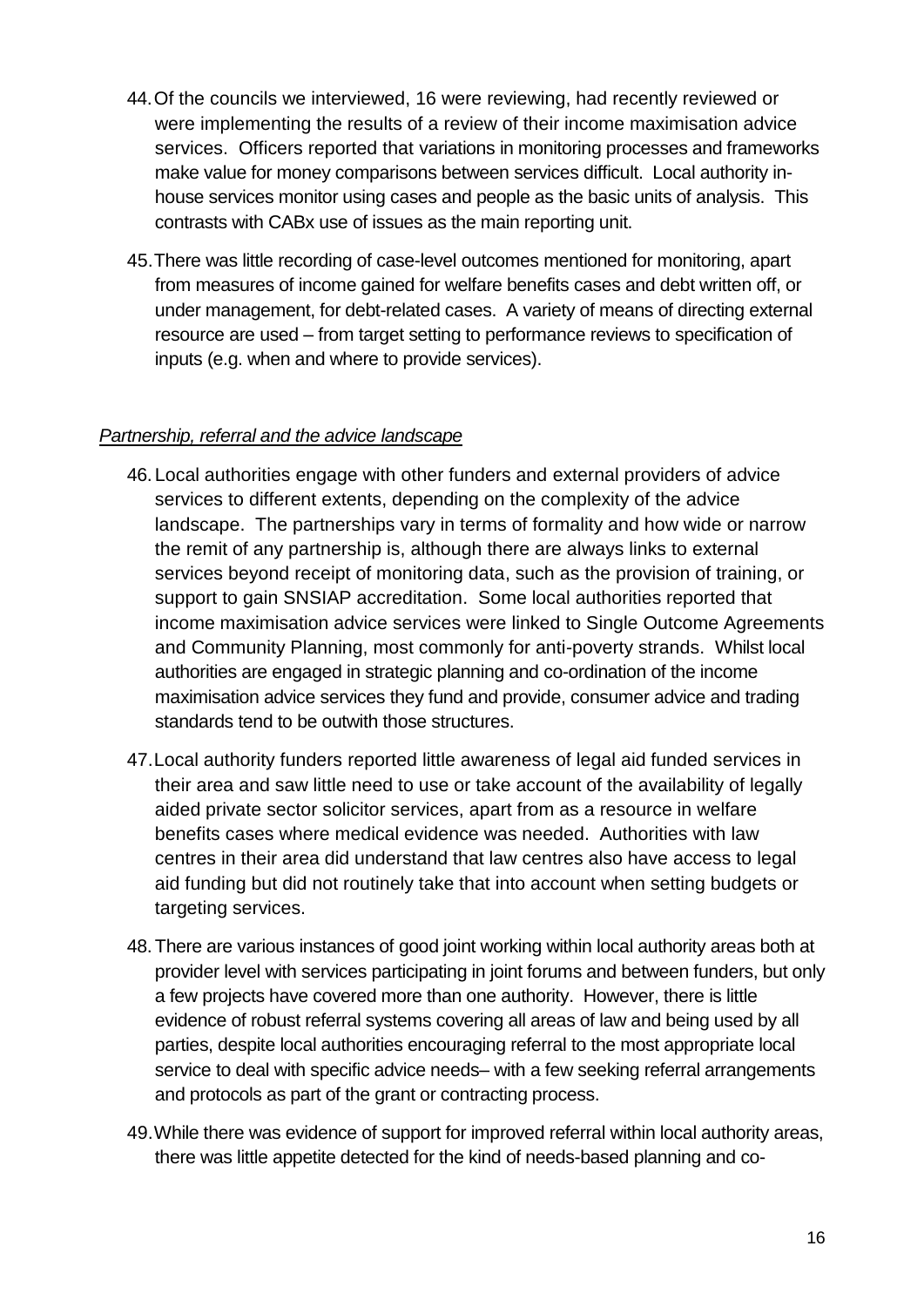<span id="page-16-0"></span>ordination process trialled in  $2003^{13}$ , using population surveys and mapping of supply to inform the development of an action plan: partly this may have been due to the lack of a clear forward plan at the time of interview. For example, the interviewers being unable to commit that funding would be available to either support the process itself, or take forward any actions or service developments identified.

j  $13$  The pilot partnerships brought together funders and stakeholders in four council areas, along with a national thematic partnership. These partnerships used the results of population surveys to understand the legal advice needs of people in their area, comparing these results to their understanding of local advice services to develop an advice strategy. Evaluation of the Community Legal Service Pilot Partnerships [\(http://www.scotland.gov.uk/Resource/Doc/47060/0029583.pdf\)](http://www.scotland.gov.uk/Resource/Doc/47060/0029583.pdf); Assessing Need for Legal Advice in Scotland - Overview Report [\(http://www.scotland.gov.uk/Publications/2004/05/19407/37780\)](http://www.scotland.gov.uk/Publications/2004/05/19407/37780)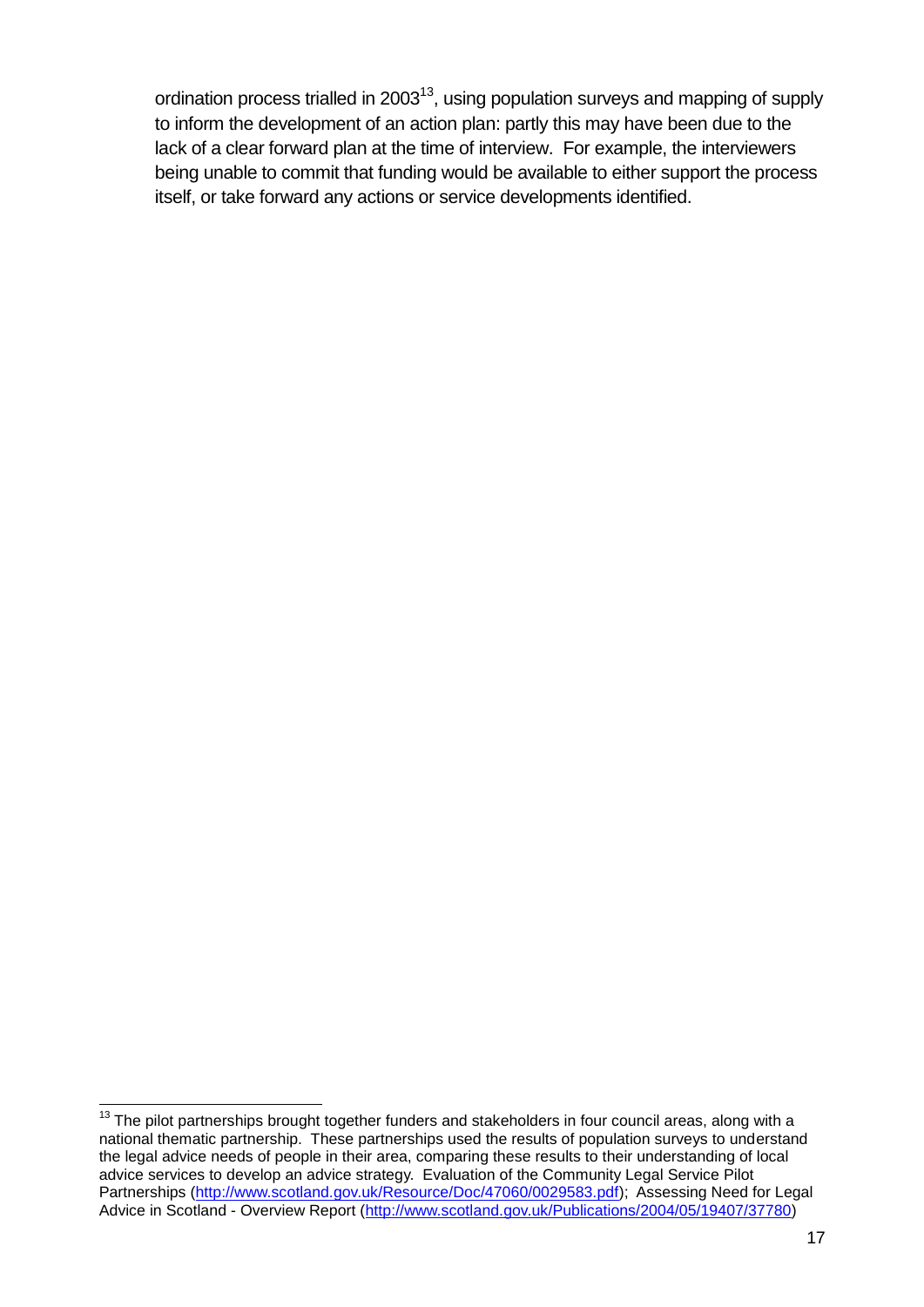#### **Scottish Legal Aid Board**

#### <span id="page-17-0"></span>*Overview of funding and direct provision of advice*

- 50.SLAB funds and provides advice and representation services in three main ways: through case-by-case judicare spending; by directly employing solicitors; and via grant funding.
- 51.SLAB's main expenditure is on demand-led, case-by-case provision that is not targeted by the funder either by problem type or by geography. Judicare is a system of funding cases whereby solicitors in private practice or law centres handle work funded by SLAB. In order to access advice and representation funded by judicare, a person experiencing a problem must find a solicitor willing to act under the legal assistance system and be eligible. Solicitors are paid on the basis of the work they have undertaken which was necessary to the case. The legal aid fund is the single largest investment in advice and representation, although the scale of expenditure varies by area of law.
- 52.At the national level there has been a general increase in civil legal assistance applications and intimations since the economic downturn in 2008/09, with a peak in 2009/10 followed by a levelling off in the years to 2012/13. The number of solicitor firms registered to provide civil legal assistance stood at 674 at the end of 2012/13, the highest number since 2007.
- 53.Judicare spend on types of legal problems is not subject to an annual budget but is dependent on solicitors providing legal advice to people who qualify for assistance. SLAB undertakes a fund forecast that models expenditure based on previous trends and known changes coming into effect over future years. This has been reviewed by Scottish Government economists and found to be robust. The provision for net fund expenditure overall, including criminal, civil and children's legal aid is due to fall from £150.2 in 2011/12 to £131 million by 2014/15. The table below excludes VAT to make it comparable in scale with other publicly funded services, where VAT is not paid.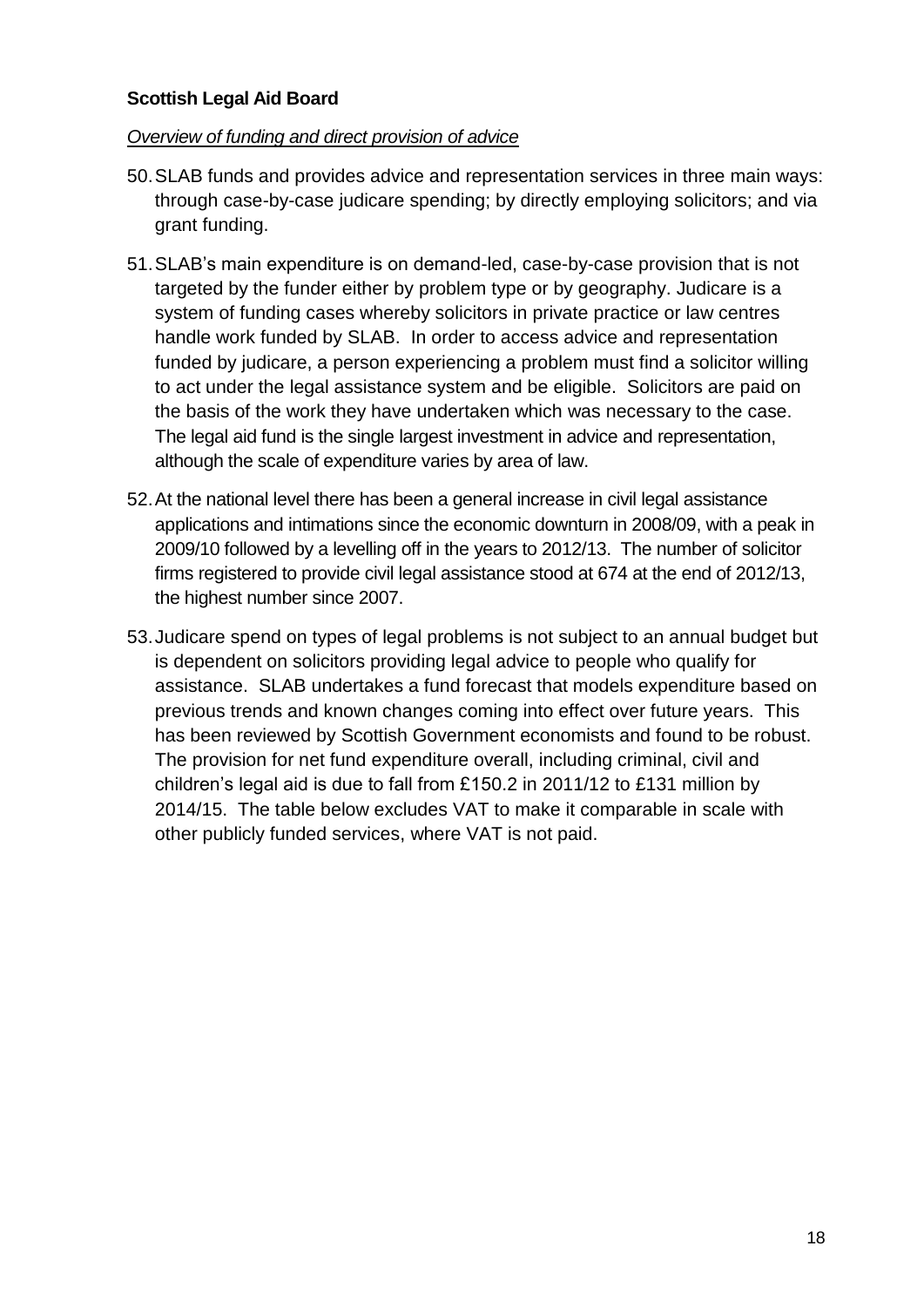|                                                  | Total gross     |            |
|--------------------------------------------------|-----------------|------------|
|                                                  | expenditure     | Proportion |
|                                                  | (excluding VAT) | of spend   |
| Benefits and tax credits                         | £1,438,000      | 3%         |
| Compensation and damages                         | £5,386,000      | 10%        |
| Complaints and claims against professions        | £573,000        | 1%         |
| Consumer problems                                | £311,000        | 1%         |
| Death related matters                            | £144,000        | 0%         |
| Debt, money and tax                              | £669,000        | 1%         |
| Discrimination and human rights                  | £23,000         | 0%         |
| Education                                        | £26,000         | 0%         |
| Employment                                       | £459,000        | 1%         |
| Family and relationship matters                  | £25,161,000     | 48%        |
| Protective orders                                | £1,532,000      | 3%         |
| Housing and homelessness                         | £1,116,000      | 2%         |
| Immigration and nationality                      | £4,661,000      | 9%         |
| Mental health welfare and adults with incapacity | £4,951,000      | 9%         |
| Other                                            | £6,159,000      | 12%        |
| Total                                            | £52,609,000     | 100%       |

# **Total civil legal assistance judicare expenditure (2012/13)**

- 54.Judicare spend does not greatly overlap with local authority spend. In 2012/13 6% of spend was on advice and representation for welfare benefits, debt, money and housing issues.
- 55.In addition SLAB funds directly employed solicitors (£1.2 million in 2012/13) and grant funding (£2.2 million in 2012/13) which again equates to around 6% of overall fund expenditure<sup>14</sup>. SLAB's targeted provision is mainly focussed on welfare benefits and housing debt, although parts of the Civil Legal Assistance Office (CLAO) network undertake a wider range of cases, including family law.

# <span id="page-18-0"></span>*Allocation of funding and links to strategic frameworks*

- 56. Judicare legal aid is in theory available across the full range of problem types and not targeted on any one issue, and we might therefore expect it to mirror patterns of problem experience more closely than targeted funders' allocation profile. However, the profile of spend overall as compared to the results of the 2010/11 civil module demonstrates that the untargeted case-by-case legal aid system does not map neatly onto the measures of need for advice that we have. In particular, the predominance of family matters is at odds with the patterns of need.
- 57.SLAB's on-going analysis of the data on levels of applications concludes that the pattern of demand is influenced by solicitor behaviour, focussing on different areas of work, as opposed to the pattern being a straight reflection of need for advice or representation. In other words, patterns of legal aid expenditure reflect the areas of need solicitors are best able or most willing to address, rather than the balance of

 $\overline{\phantom{a}}$ <sup>14</sup> The [Making Advice Work grant funding programme](http://news.scotland.gov.uk/News/Funding-boost-for-vulnerable-groups-7f7.aspx) involves the allocation of an additional £7.73 million over the period from 7<sup>th</sup> May 2013 to 31<sup>st</sup> March 2015. This brings together funding from a range of Scottish Government directorates with an allocation from the Money Advice Service.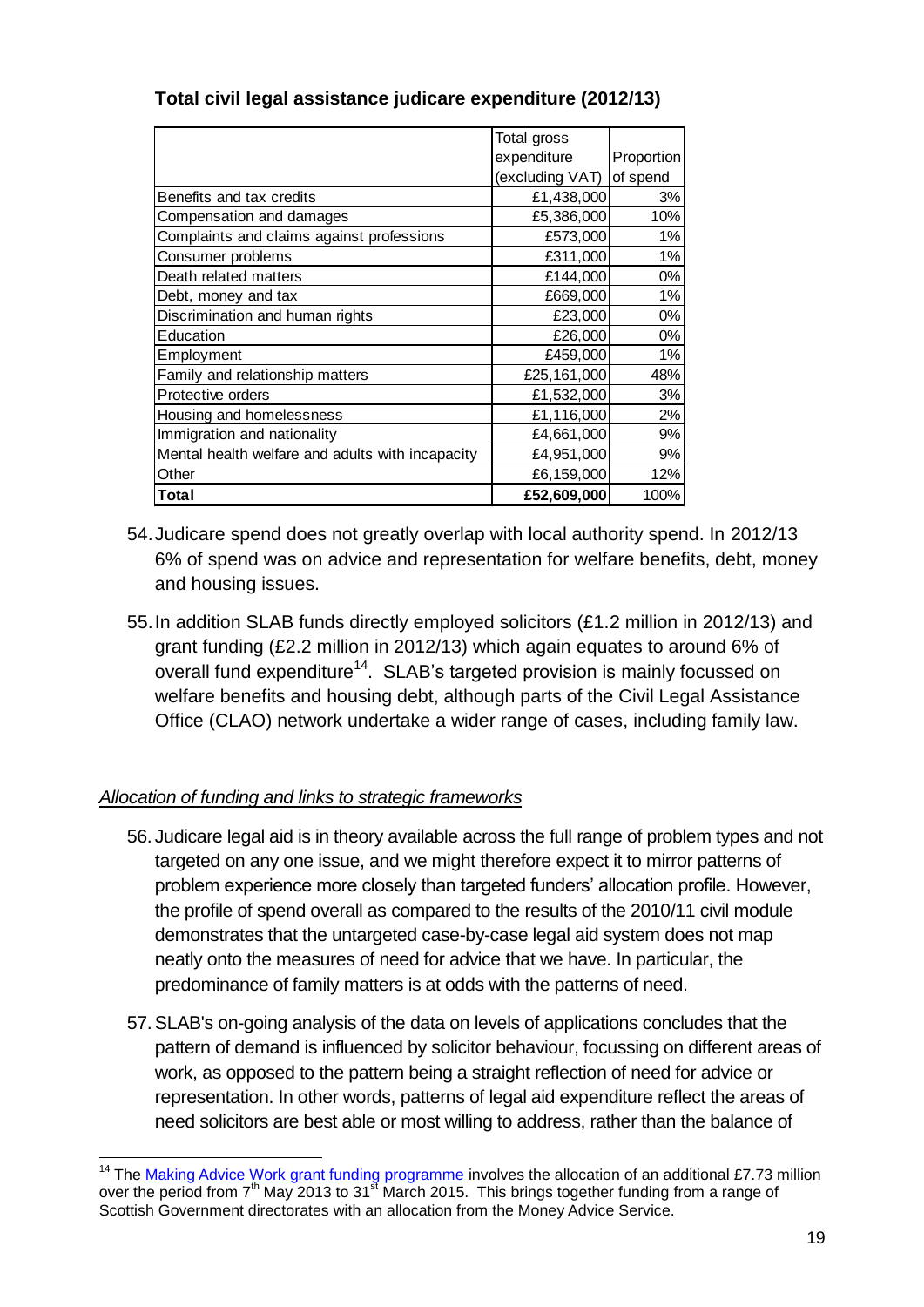needs itself: many of the areas of need that appear under-represented in the judicare legal aid figures are those that either are not traditionally handled by most solicitors or in relation to which other sources of advice maybe more available or appropriate. An example is that, at the moment, legal aid for benefits work is overwhelmingly concentrated in Glasgow and Dundee and associated with the activity of a small number of law centres, whereas the expectation is that the need for this advice is widespread across the country. Furthermore, the biggest increase in applications over the period since 2007/08 has been in family and relationship matters rather than what might be the expected issues<sup>15</sup>. This probably both reflects an increase in need for family law assistance, but also effect of recession on solicitors' firms: as private fee work reduced, capacity was freed up to meet both pre-existing and emerging need under civil legal assistance.

- 58.SLAB considers that the strengths of the judicare system are that it provides a very wide range of access points across the country, covering the whole range of civil areas of law and it is able to respond quickly to shifts in need. The weakness of the system is that it is not consistently available: solicitors may, for whatever reason, decide not to take on a particular case or class of cases and in some areas of law or geography this may result in an inconsistent or inadequate availability of solicitor services.
- 59.In the past, SLAB has identified potential gaps in the provision of legally aided solicitor services in Aberdeen, Aberdeenshire and the Lothians for specific areas of law through analysis of data on applications, in combination with other evidence on need for advice and the availability of other publicly funded provision. We consider that the need for legally aided solicitor services in these areas is now being substantially met, following the set up of CLAO services.
- 60.The legislation underpinning SLAB's grant funding role provides that priorities for SLAB's targeted services are defined by the Scottish Government, as is the upper limit on expenditure from the Legal Aid Fund for these purposes. These plans can be amended by Ministers at any point. The current grant funding programme includes funds from the Money Advice Service, which has also set out its priorities. The priorities for SLAB's directly employed solicitor services are also set by the Scottish Government.
- 61.The current allocation to projects is fixed over a three year period. Grants fund a mix of lay and solicitor services to provide services mainly around debt and housing repossession. The services funded include representation at court where appropriate. As part of the grant agreement, solicitor posts funded by the grant cannot access civil legal assistance for project clients. SLAB relies on information provided by applicants to demonstrate the need for a particular project.

 $\overline{\phantom{a}}$ <sup>15</sup> The Consequences of Rights Problems that Characterise Recession. London: Legal Services Research Centre (2009)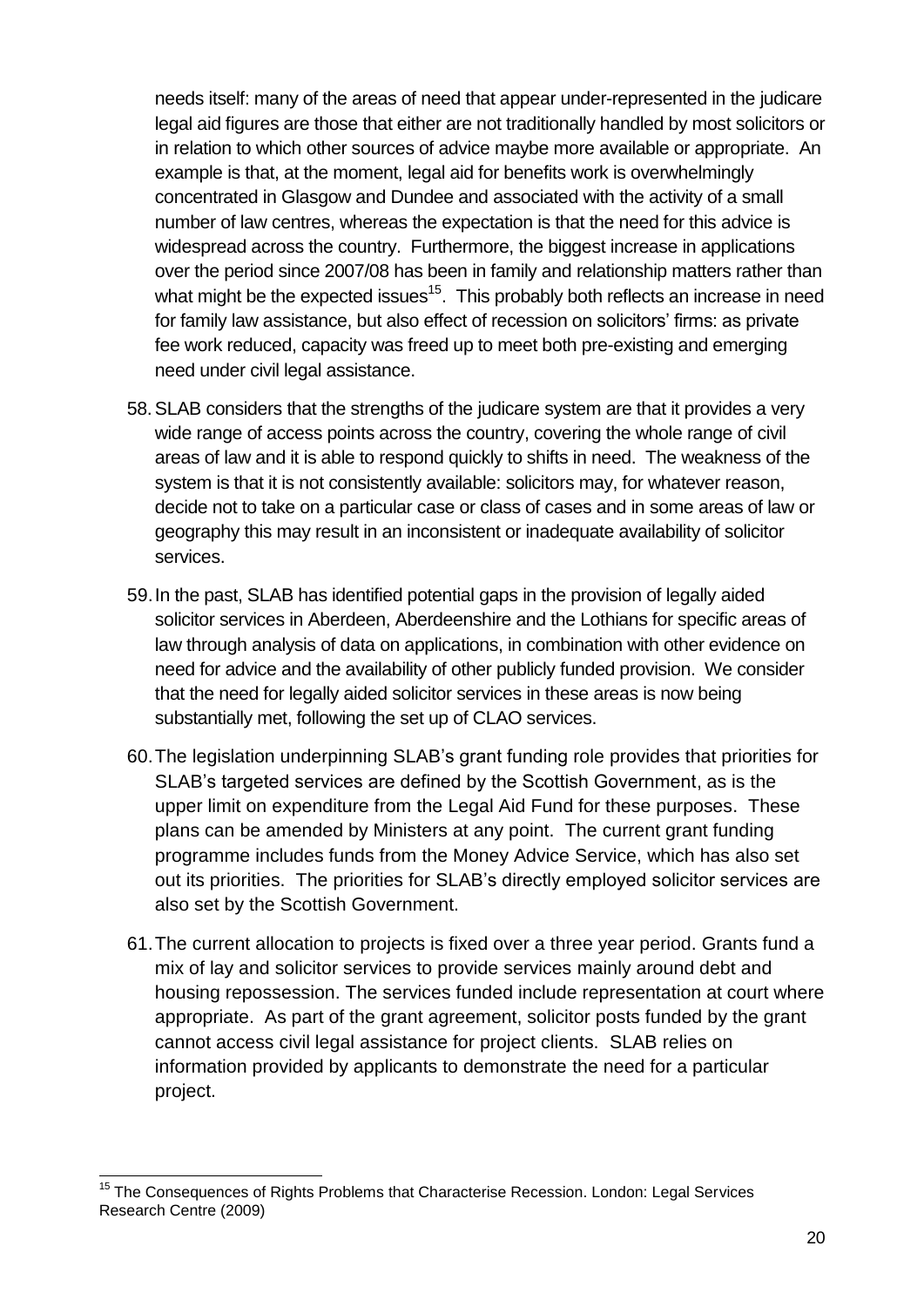62.Some funding decisions (including our grant funding programme) can *supplant* civil legal assistance provided by judicare and allow some people access to solicitor services where they might not otherwise be eligible to do so. This is considered appropriate as far as SLAB's own grant funded programme is concerned, as a clear policy underpinning has been established for the provision of these services to the public (not just those eligible for civil legal assistance) in relation to specific identified needs. In addition, the costs of grant funded provision are capped, unlike the judicare element of the legal aid fund.

#### <span id="page-20-0"></span>*Monitoring and quality standards*

- 63.Grant funded projects are monitored on information related to casework matters and people helped, along with outcome measures at a project and programme level. For judicare, SLAB records some basic outcome data for civil legal aid cases – won, lost or "disposed". There are issues around classifying whether a case has been won or lost where, for example, a negotiated settlement on child contact means that one overnight stay has been given up for contact at weekends. There is no tracking for outcomes for advice and assistance.
- 64.SLAB collects and analyses detailed information across both case-by-case legal aid and targeted funding in relation to trends in applications and expenditure, including monitoring of changes in the subject areas for which judicare is being used.
- 65.SLAB provides advice to the Scottish Government on the operation of the legal aid scheme, including on ways to reduce expenditure whilst safeguarding access to justice. For example, recent best value reviews of mental health (for those who become subject to the terms of the Mental Health (Care and Treatment) Act 2003) and immigration  $\&$  asylum<sup>16</sup> recommended that travel fees be reduced. In relation to mental health, this has resulted in a boost to local provision but no overall reduction in the level of access to services for individuals. SLAB monitors the impact of changes in regulations on access to judicare services. SLAB also has a statutory duty to monitor the accessibility and availability of legal services, which takes into account the wider advice landscape.
- 66.Solicitor services are quality assured on a different basis to lay advice, as it is the individual who is accredited, rather than the organisation. Case file review forms a part of the quality assurance process for legally aided work. The CLAO is subject to a bespoke internal quality regime. Grant funded services are encouraged to take up accreditation to the SNSIAP to an appropriate level as part of the application and award process.

 $\overline{\phantom{a}}$ <sup>16</sup> More information on these, and other reviews, can be found at <http://www.slab.org.uk/providers/reforms/>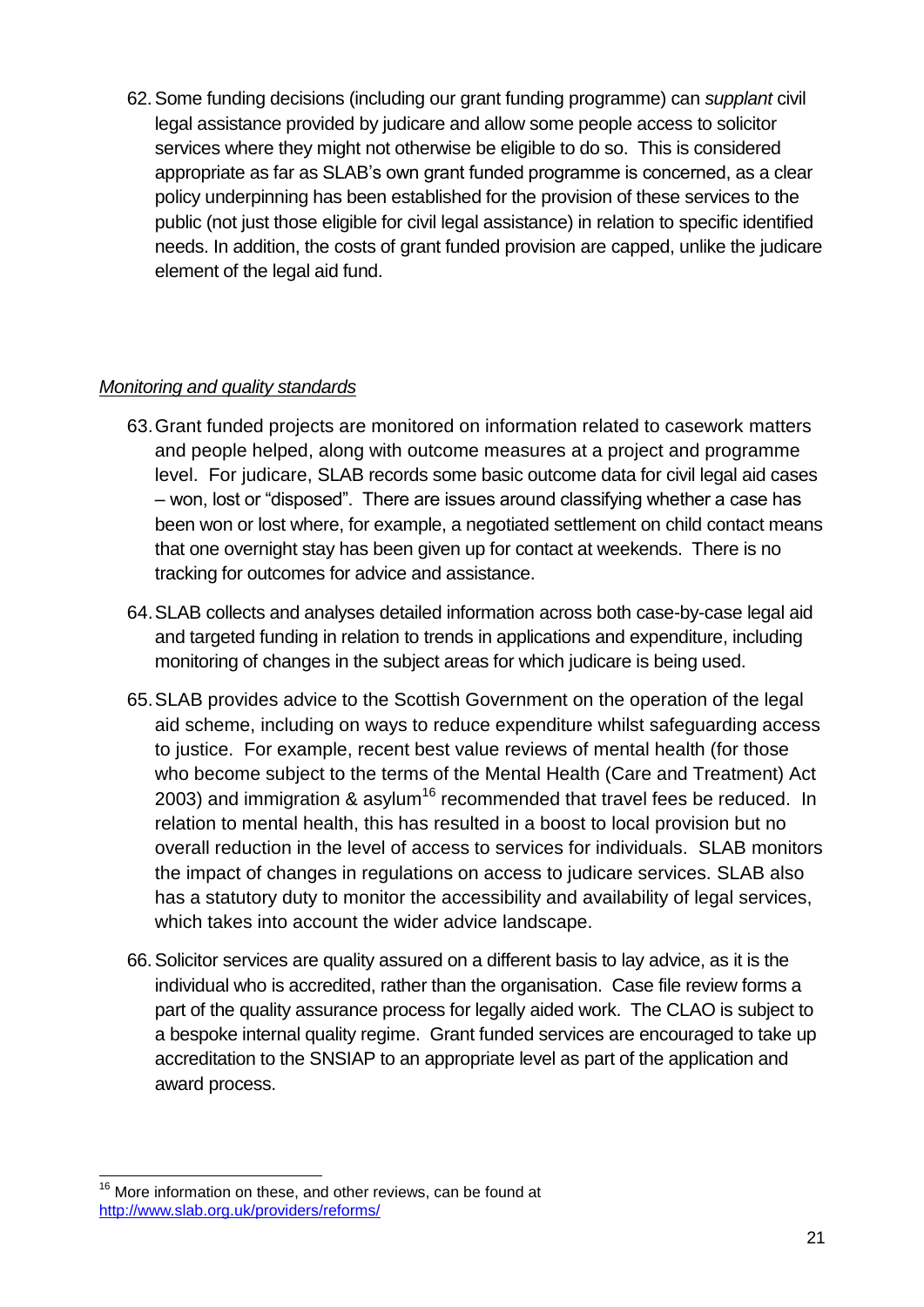#### <span id="page-21-0"></span>*Partnership, referral and the advice landscape*

- 67.Under SLAB's grant funding programmes, projects are monitored on the number of matters referred out and those referred into the project. Projects are encouraged to make links with other advice providers or other potential sources of referrals.
- 68.The CLAO network of directly employed solicitor services aims to enhance and complement existing legally aided judicare provision rather than compete with it. The CLAO network has adopted a triage approach, assessing whether people – who may contact the CLAO directly or on referral from solicitors or advice agencies - need the services of a solicitor or if an advice agency is more appropriate. Where possible, solicitor casework is routed to firms in private practice with the CLAO taking on casework where this is not possible.
- <span id="page-21-1"></span>69.Whilst interviewees at SLAB were interested in better planned and co-ordinated services, and they seek to integrate the CLAO and grant funded projects with other services, the bulk of SLAB's funding, by way of judicare, is not currently readily amenable to joining up in this way.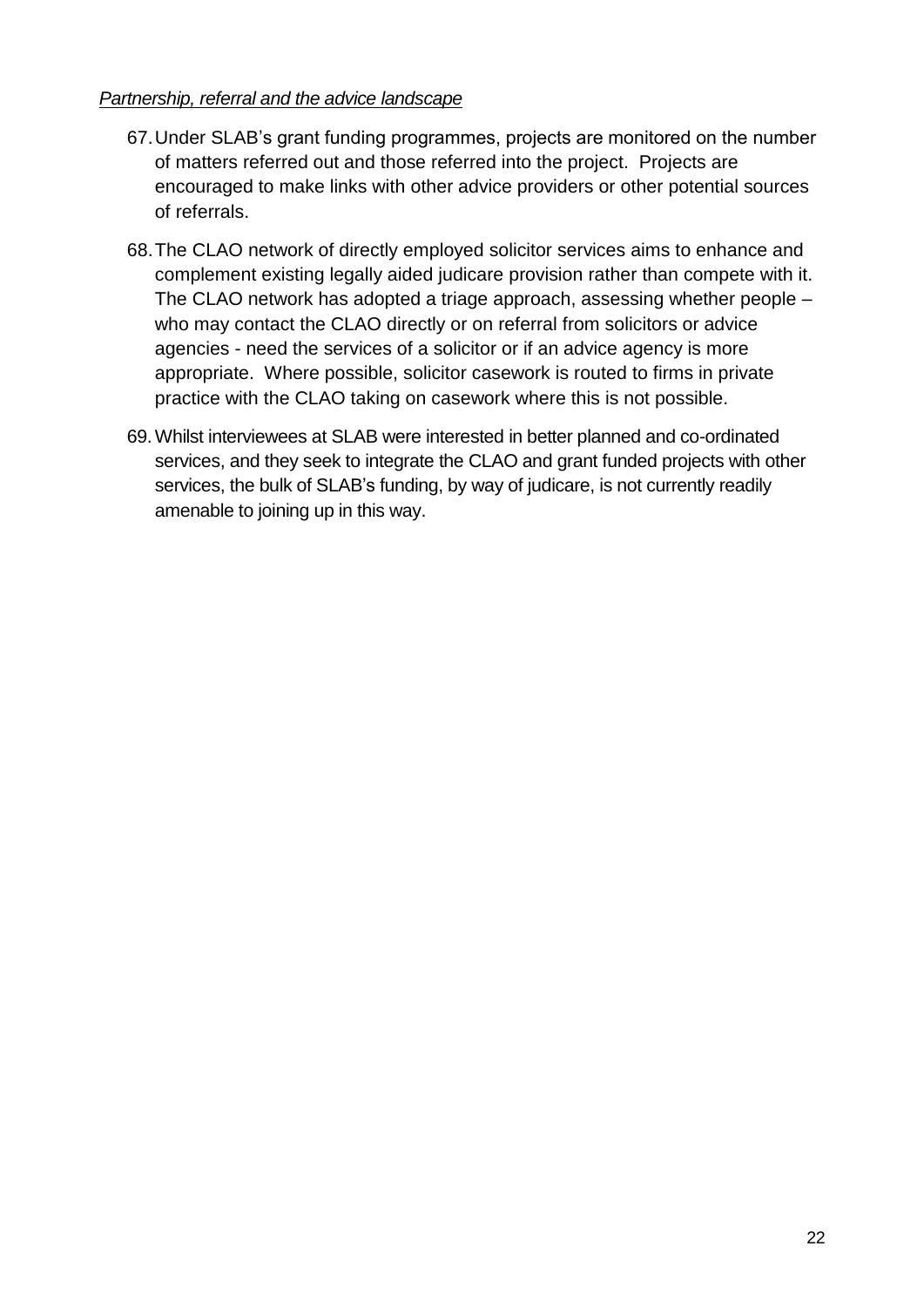#### **Overall issues and recommendations**

70.We have grouped the issues and recommendations under four headings that reflect the priorities set out in the Scottish Government's response to the Christie Commission and take account of the purpose of the Strategic Planning and Coordination of PFLA sub-project, the Review of a Strategic Approach to Planning and Co-ordination of PFLA (Tripartite paper)<sup>17</sup> and the Scottish Government's policy direction on legal aid.<sup>18</sup>

#### <span id="page-22-0"></span>*Greater integration of public services at a local level driven by better partnership, collaboration and effective local delivery*

- 71.The aim of the sub-project to which this report is being made is to improve planning and co-ordination of PFLA, both the funding and delivery of services. A key aspect of this is transparent prioritisation of resources that focus on resolving the problems experienced by people, playing to the strengths of different delivery partners, whether they are in the third, public or private sector.
- 72.The mix of funding from local and central government is currently unplanned. The overview of expenditure on different areas of law raises some issues, in terms of how the investment in advice and representation fits with the measures of need that we have from the civil module of the Scottish Crime and Justice Survey and how central and local funding complement each other. In line with the Tripartite paper, we therefore recommend that the Scottish Government, local government and SLAB continue to work together to improve how funds can be directed to best effect.
- <span id="page-22-1"></span>73.This would be informed by the drafting of guidance which we recommend developing as part of the drive towards greater integration of public services. Guidance would be aimed at central funders of advice and representation services by way of grant or contract (judicare is covered in paragraph [75\)](#page-23-1). This would include what issues to consider in terms of: sources of evidence to identify unmet need for advice; which funder(s) to consult on different areas of law; not duplicating current provision, but adding value; avoiding double funding of services; how to encourage partnership working; being aligned with local and national plans; and the role of legal aid alongside grant funding for solicitor projects. This guidance would complement the work of the Improvement Service, who are planning to develop a framework for local authority funders<sup>19</sup>.
- 74.Central government grant funding can have a role where advice is seen as an effective response to a national concern. Grant funding can promote partnership working by encouraging advice providers to collaborate on applications that focus on the needs of the people experiencing specific types of problems. Where a specific group of providers is the recipient of funding to the exclusion of others, whether in the

 <sup>17</sup> Review of a Strategic Approach to Planning and Co-ordination of PFLA (2010), COSLA / Scottish Government / SLAB, unpublished

<sup>&</sup>lt;sup>18</sup> A Sustainable Future for Legal Aid [\(http://www.scotland.gov.uk/Publications/2011/10/04161029/0\)](http://www.scotland.gov.uk/Publications/2011/10/04161029/0)

<sup>&</sup>lt;sup>19</sup> Improving Outcomes in Money Advice Project, run by the Improvement Service with funding from the Money Advice Service [\(http://www.improvementservice.org.uk/improving-outcomes-in-money-advice/\)](http://www.improvementservice.org.uk/improving-outcomes-in-money-advice/)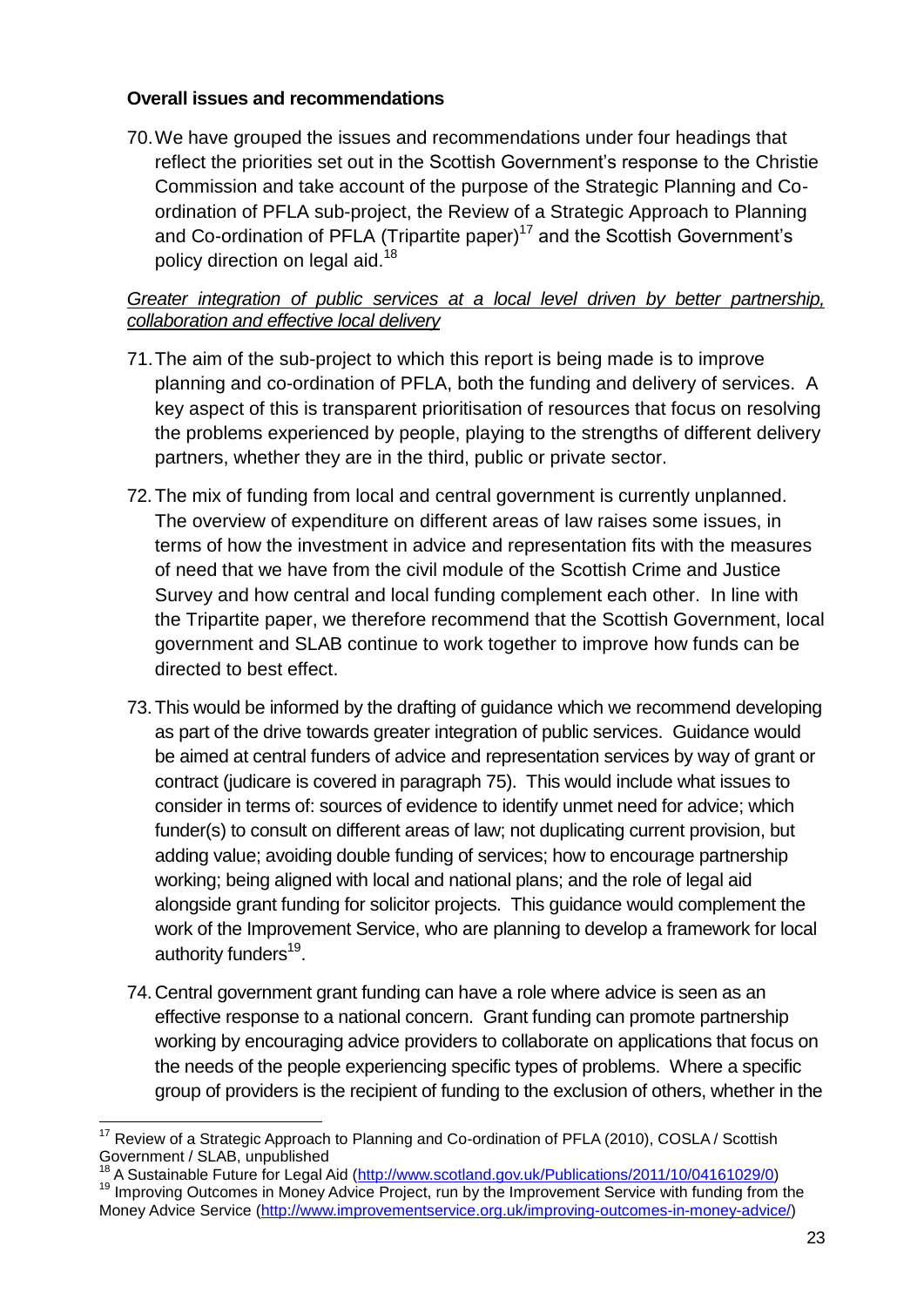public, private or third sector, there is no imperative for different sectors to work together. In order to facilitate integration of PFLA, we recommend that all new rounds of centrally distributed grant funding for direct delivery of advice should focus on the resolution and avoidance of specific types of problems and not be directed at a particular provider group.

<span id="page-23-1"></span>75.Judicare provision has many strengths, but is difficult to include in planning of PFLA as firms can choose, for whatever reason, not to take on a particular case. We recommend that SLAB and Scottish Government explore the possibility of better linking centrally funded advice and representation with local services through community planning partnership (CPP) structures, promoting how justice services can contribute to CPP objectives. This would be in respect of all areas of law, with a view to linking up funding and promoting the integration and co-ordination of services, especially where there may be links to non-advice services. $^{20}$ 

#### <span id="page-23-0"></span>*Focus on improving performance, through greater transparency, innovation and use of digital technology*

- 76.There are a number of ways in which PFLA services are measured and valued. A key gap recognised by participants in the research was in the ability to define and gather data on outcomes at the service level, or to fully relate them to the Scottish Government's national outcomes. Consistent and comparable information on PFLA activity was similarly difficult to gather. These are important gaps. Funders find it difficult to compare the value for money of different service providers as they generally do not have consistent measures of outcomes or activity that encompass all relevant aspects of a service against which to compare different levels of resource input.
- 77.We recommend developing case-level outcomes, with an initial focus on welfare benefits and family law disputes. These should include both hard outcomes and soft outcomes, including the justice outcomes noted above. Examples from the housing options approach that we encountered included: as a hard outcome, whether a client presented as homeless within 6 months of advice being given; as a soft outcome, a client reporting that they felt more able to manage their housing situation. SLAB's Making Advice Work grant funding programme<sup>21</sup> gives an opportunity to trial the use of case-level outcome measures for welfare benefits.
- 78. In relation to activity data, we recommend developing a shared monitoring framework as part of the guidance recommended in paragrap[h 73](#page-22-1) that defines and consistently collects information, including on areas of law, volumes of cases, repeat clients and measures of service capacity, such as waiting times for appointments.

  $^{20}$  A recent example is the Start the Conversation: Power of Attorney campaign which aims to reduce delayed discharge from hospital by encouraging the public to put arrangements for a power of attorney in place. [\(http://www.poastarttheconversation.org.uk/\)](http://www.poastarttheconversation.org.uk/)

<sup>&</sup>lt;sup>21</sup> Details can be found here [\(http://www.slab.org.uk/providers/advice/grant-funding/\)](http://www.slab.org.uk/providers/advice/grant-funding/)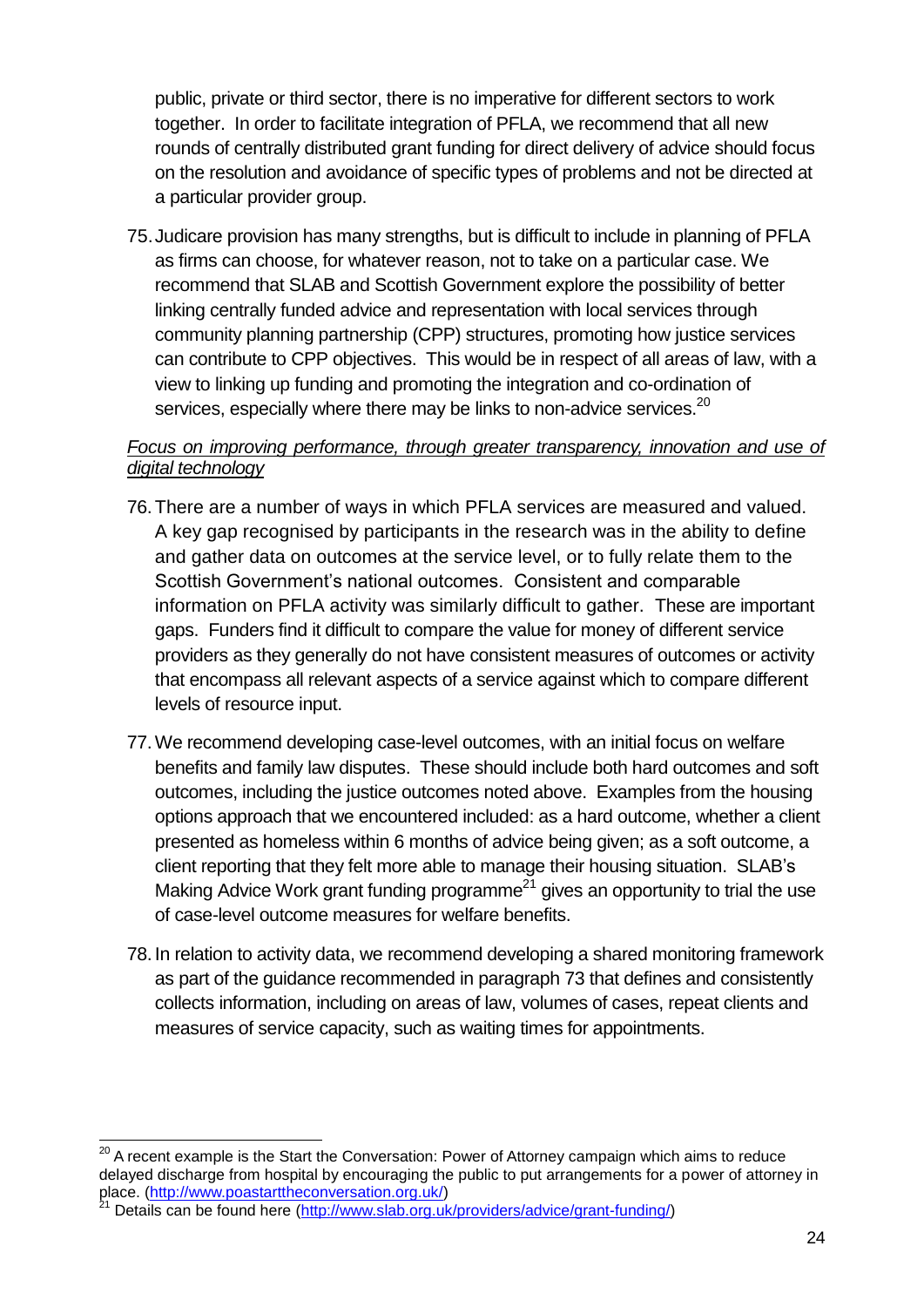79. Local authorities are interested in, and seeking to develop, online advice, information and signposting or referral tools. We recommend that the Scottish Government takes this into account as part of the development of the Justice Digital Strategy.<sup>22</sup>

#### <span id="page-24-0"></span>*Shift towards prevention*

- 80.In the context of PFLA, where a problem has already occurred, the focus of prevention is on: early intervention to stop a problem escalating; resolving a problem 'informally' (i.e. without court or tribunal action), and; preventing problems recurring. All of these are consistent with the benefits set out for the Making Justice Work programme<sup>23</sup> and should result in better outcomes for people and lower demand and costs for services. However, the ability to shift towards prevention for PFLA will vary by area of law, and by specific problem type within areas of law.
- 81.Prevention should improve outcomes for individuals, but a focus on early and informal resolution may lead to people being dissuaded from pursuing a legitimate claim. In the field of law-related issues it is appropriate to focus on just process and outcomes, with people recognising and being able to uphold their rights, as reflected by the Scottish Government's national outcome for communities<sup>24</sup>. We recommend that SLAB, along with stakeholders, seek to develop justice outcomes, as part of a suite of outcomes that could be used by funders and organisations, which can be applied as a measure of success across all advice and representation services. This would help to retain a focus on the specific justice aspect of problem resolution, for example around participating effectively and viewing the process as fair and achieving a fair result.
- 82.Investment in advice by way of grant or contract is based on a fixed resource being allocated to meet demand or need. Under that structure, there should be an incentive to prevent problems escalating and to resolve them informally – as more complex problems demand more intensive interventions. We recommend that stakeholders are brought together, including those outwith the justice system, for an identified priority area of law, to look at what a preventative approach would look like and how the drivers for justice-related problems could be managed. This should begin with family law issues, as the largest single item of expenditure on PFLA.
- 83.Under judicare, the payment system is based on a combination of inputs and outputs and is higher for court work. SLAB and Scottish Government have successfully put in place a number of measures to control costs whilst safeguarding access to justice, but we recommend that they further review the

  $^{22}$  The strategy should also take account of the findings and recommendations of "Facing Up to Legal Problems", 2012, Consumer Focus Scotland

[<sup>\(</sup>http://www.consumerfocus.org.uk/scotland/publications/facing-up-to-legal-problems-towards-a](http://www.consumerfocus.org.uk/scotland/publications/facing-up-to-legal-problems-towards-a-preventative-approach-to-addressing-disputes-and-their-impact-on-individuals-and-society)[preventative-approach-to-addressing-disputes-and-their-impact-on-individuals-and-society\)](http://www.consumerfocus.org.uk/scotland/publications/facing-up-to-legal-problems-towards-a-preventative-approach-to-addressing-disputes-and-their-impact-on-individuals-and-society) <sup>23</sup> Making Justice Work programme webpage<http://www.scotland.gov.uk/Topics/Justice/legal/mjw>

<sup>&</sup>lt;sup>24</sup> We have strong, resilient and supportive communities where people take responsibility for their own actions and how they affect others

[<sup>\(</sup>http://www.scotland.gov.uk/About/Performance/scotPerforms/outcomes/communities\)](http://www.scotland.gov.uk/About/Performance/scotPerforms/outcomes/communities)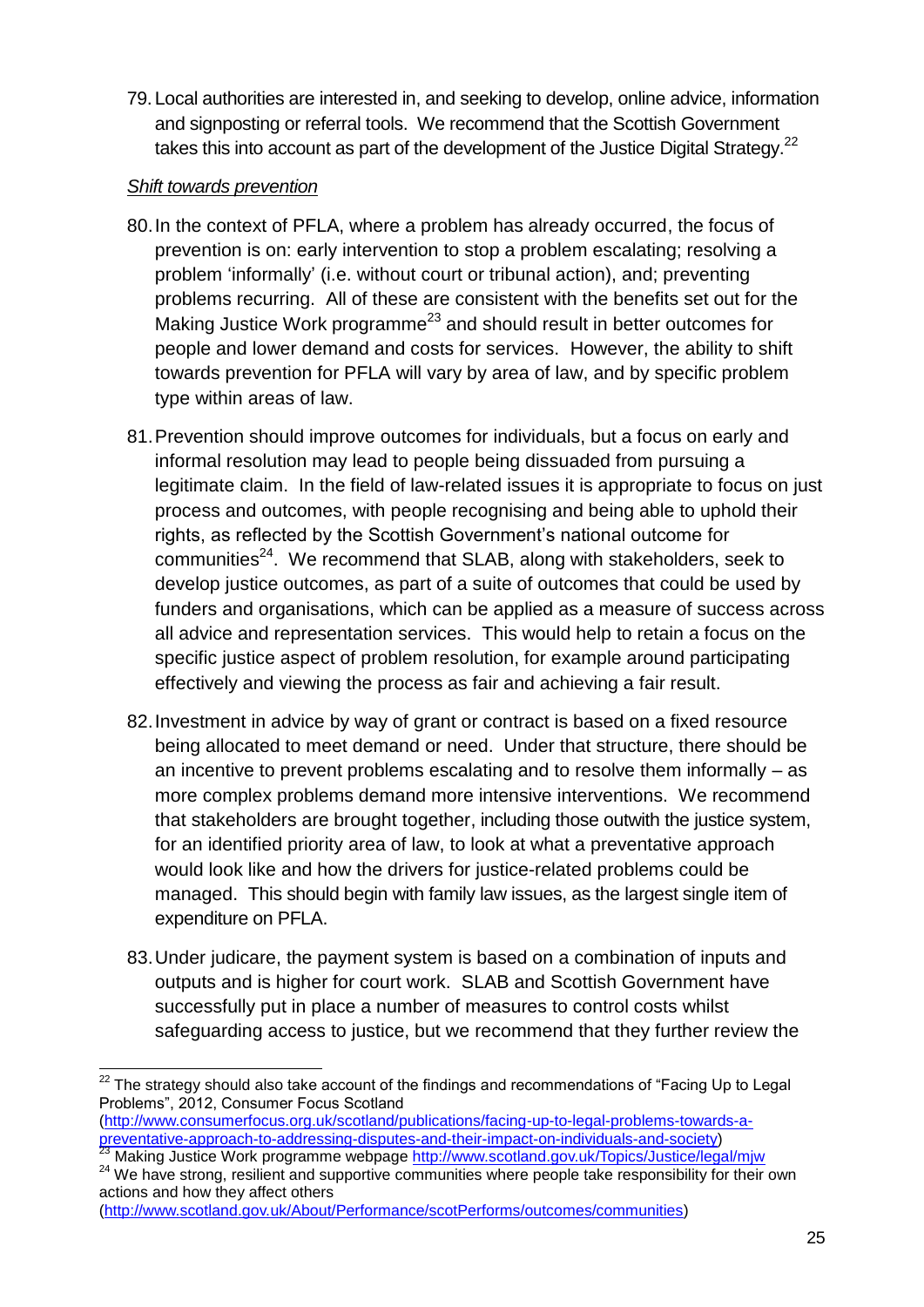structure of civil legal assistance to encourage informal and early resolution of problems and disputes. This should begin with family law issues, as the largest single item of expenditure on PFLA.

#### <span id="page-25-0"></span>*Greater investment in the people who deliver services through enhanced workforce development and effective leadership*

- 84.As this landscape review shows, the PFLA workforce is fragmented across a number of sectors and organisations. This leads to a number of different cultures in relation to service delivery and varying skill sets that are subject to their own quality regimes. Whilst all sectors aim to resolve people's problems, they do so in different ways.
- 85.Few concerns were expressed by interviewees over quality of services and the training that could be accessed to provide staff with the necessary skills. Interviewees did suggest that there were challenges in better co-ordinating services, including where there was a drive to improve this through competitive grants or contracting arrangements, whether at national or local level.
- 86.The SNSIAP had a high degree of recognition amongst interviewees. Alongside assuring the quality of casework, they can help to build trust and effective referrals by providing a common basis for understanding what types of problems, in which areas of law, can be dealt with by different bodies. We recommend that the Scottish Government continues to support the uptake of the SNSIAP.
- 87.Those working in the consumer advice field adhered to a different set of standards, the Consumer Quality Mark. We recommend that the Scottish Government explores whether and how the Consumer Quality Mark could be centrally supported, for example through ensuring comparability to the SNSIAP.
- 88.Referral arrangements were considered to be difficult to operate due to a lack of trust between sectors or organisations that operate in the same area of law. This can be exacerbated where organisations can be keen to demonstrate to funders that they are busy and that they can deal with all types of problems. We recommend undertaking research to develop our understanding of the full range of issues around referral between organisations working in the same area of law, in order to better formulate a response.
- 89.Services that are free to the user are concerned about referral to judicare services, due to concerns over both cost and the way in which solicitors approach cases. The Christie Commission recommended a focus on workforce development and especially training across sectors to break down silos and to build a common ethos. We recommend that opportunities for joint training are explored that focus on building trust between sectors and developing a referral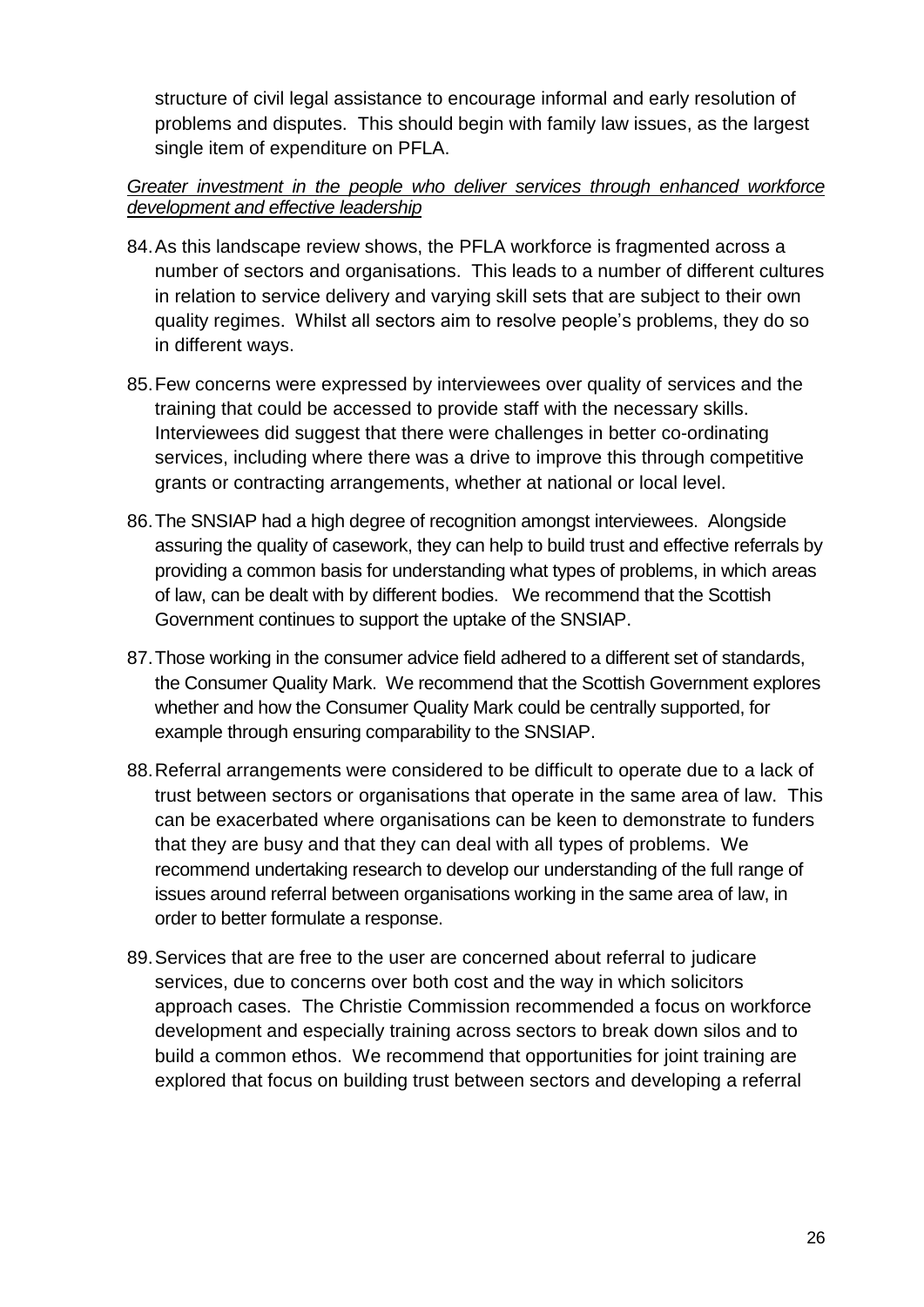culture, including non-advice services alongside different sectors involved in delivering PFLA<sup>25</sup>.

90.Furthermore, solicitor services in receipt of public funds are quality assured on a different basis to other PFLA. The current peer review audit arrangements provide for assurance on standards of casework, but do not cover other areas such as whether a particular provider can help with a specific type of problem. Enhancing understanding and recognition of quality assurance arrangements can assist in promoting planning, co-ordination and referral. We recommend that quality assurance arrangements for services provided by solicitors under legal aid should be examined.

 $\overline{\phantom{a}}$ 

 $25$  For example, the CLAO have been involved in organising events that bring together various stakeholders in the field of mental health and the law; "CLAO training days: Mental health & the law - the system, stigma and jargon" [\(http://www.slab.org.uk/about-us/what-we-do/research/stakeholder/\)](http://www.slab.org.uk/about-us/what-we-do/research/stakeholder/)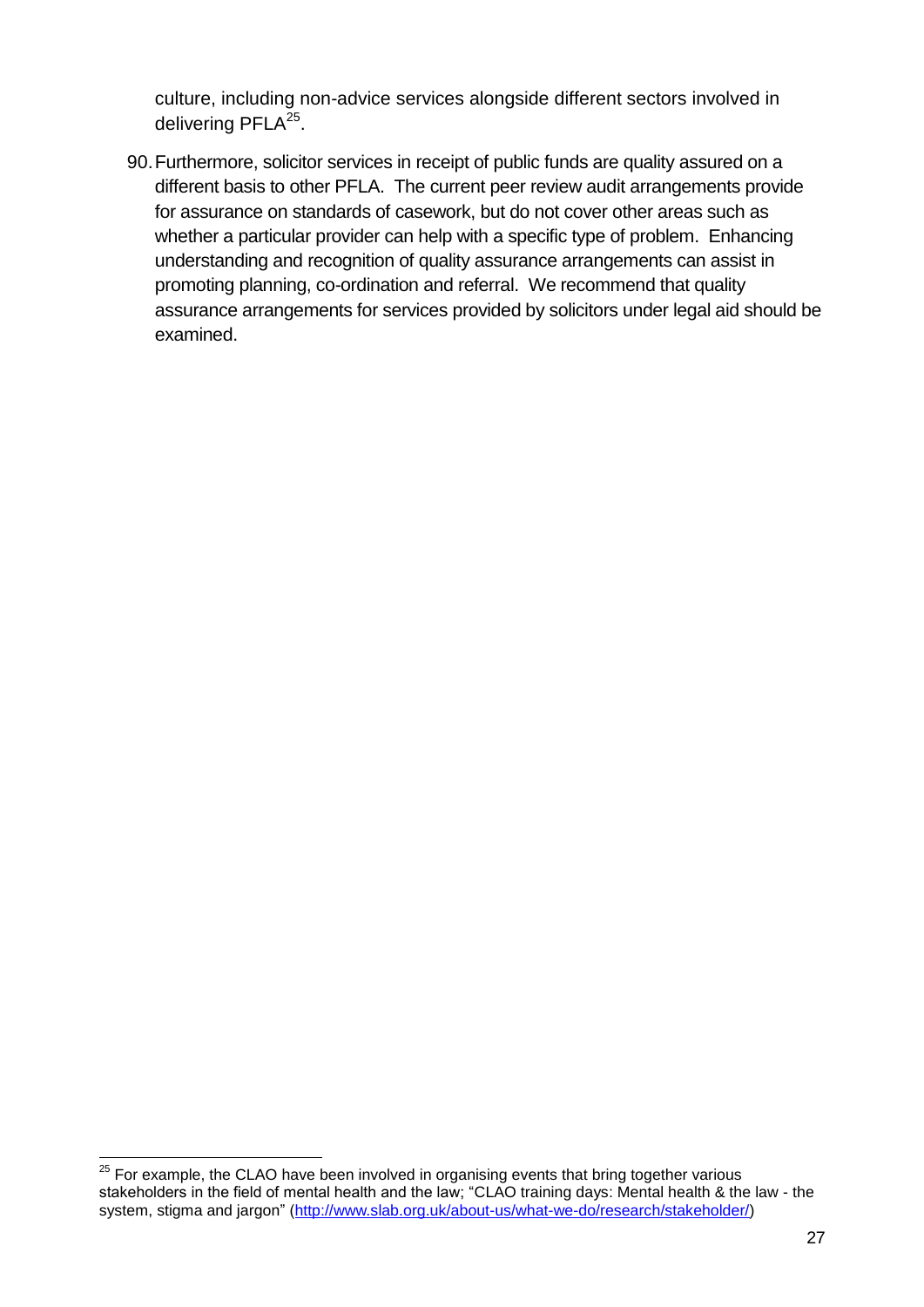# <span id="page-27-0"></span>**Appendix 1: Research objectives and questions**

#### **Aim and objectives**

The aim of the work is to aid planning for taking forward Making Justice Work subproject 3.1, with a scope focussed on public funding of legal assistance.

The objectives are to:

- improve our understanding of public funding of legal assistance
- provide information relating to multiple funding streams or lack of funding streams aimed at areas of law or geography
- establish a baseline position against which to measure change
- raise awareness and identify key contacts across public funders for the subproject.

#### **Objectives and themes**

The objectives and thematic questions set out below were proposed to the MJW 3 project board in May 2012 to form the basis for the semi-structured meetings with contacts. These will contribute directly to the planning and delivery of the next phase of activity for MJW Project 3.1.

#### *Improve understanding of public funding*

These questions seek to develop our knowledge on the current shape of funding PFLA across Scotland. This will aid project planning for longer term timescales where we are seeking to influence how public funds are allocated.

How much funding is allocated? $26$ 

Which organisations receive funding?

What is the funding aiming to achieve?

What broad kind of activity is being funded?

- direct advice provision to the public by solicitors or lay advisers
- second tier advice for advisers or solicitors
- advice-related infrastructure such as
	- o training for advisers or solicitors
	- o information resources for the public or for advisers
	- o data collection, referral or case management systems
	- $\circ$  quality standards

What is the total resource, including in-house where appropriate? Which departments are responsible for which services? How is funding currently allocated?

- For example, via grant, case-by-case, contracting…
- Are the current funding mechanisms felt to work well?

Timing for planning and length of funding arrangements currently in place?

- What are the planning and budget cycles for advice provision?
	- o How long do funding packages last?
	- o When are overall spending levels reassessed?
	- o How often are funding arrangements reviewed?

o What are the future plans for funding- continuing? To be stopped? How sustainable is the funding felt to be?

Is any evaluation conducted to assess the impact/ outcome of funding?

 $26$  See "Risks, challenges and limitations" section below for discussion of this issue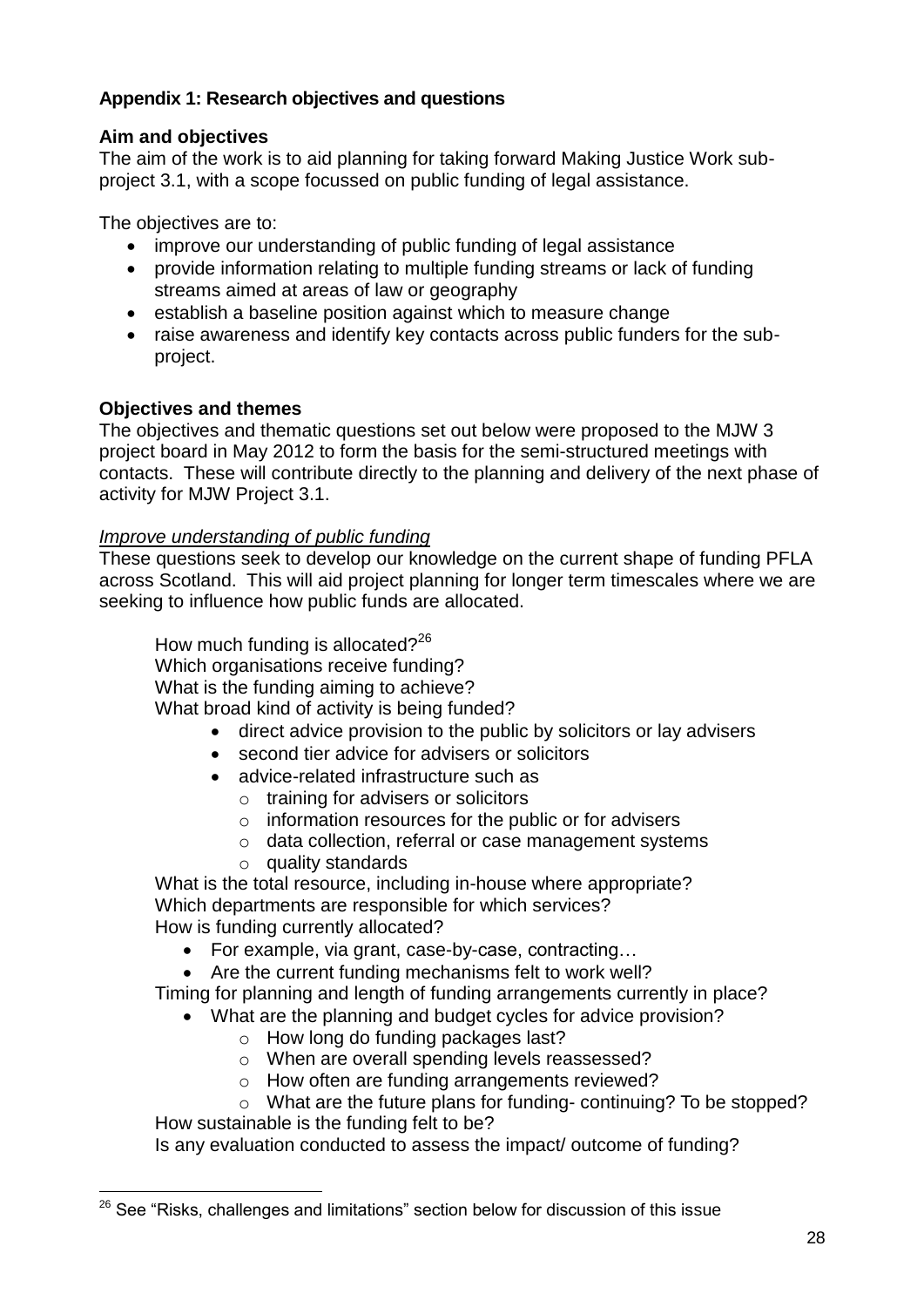#### *Provide information relating to multiple funding streams or lack of funding streams aimed at areas of law or geography*

These questions will provide some high level information on the way in which different funding streams provide coverage across areas of law and geography. Responses to these questions could shape both short and long term project planning decisions on priority areas for action.

What Type of service is being funded? (Using Scottish National Standards for Information and Advice Provision Type I, II, III breakdown) Fully probe on areas of law for which funding is provided Fully probe on geographic area covered by service funded / funding

# *Establish a baseline position against which to measure change*

These questions will help to plan the next steps in development of capacity for change and improvement, as well as provide a baseline against which to measure the extent that MJW sub-project 3.1 has improved that capacity.

What does the organisation expect in return for funding?

- Are referrals or other co-operative activities part of contract requirements?
- Does the organisation require providers to meet certain quality standards?

Is a partnership of advice organisations extant?

• Remit and organisations involved?

[*For councils only:* Is there one point of contact for advice seekers at the local authority?]

How are funded organisations or the council providing services (e.g. online, phone, face-to-face)?

What links do they have with other funders or a group involving them as funder with providers?

What examples of innovation or good practice are there?

How is good practice shared?

What monitoring and evaluation processes are in place? (Are these consistent across departments within a funding organisation?)

#### *Raise awareness of the drive for a more strategic approach to funding and identify key contacts across public funders for MJW Project 3*

As we envisage that there will be multiple contacts across most funding organisations, these kinds of questions will help to both gauge and stimulate interest in the strategic approach to be developed and implemented via MJW sub-project 3.1 and provide key contacts for ongoing development and implementation of such a planned and coordinated approach to funding.

Needs based planning – knowledge / understanding of this kind of work?

- Is need assessed to aid planning?
	- o What form has this needs assessment taken?
	- o Has there been a best value review?
	- o Would they be interested in being involved in planning work?
	- o What support would they need?
- How does the local authority / department plan advice provision?
	- o If not need, are patterns of demand or other data sources used?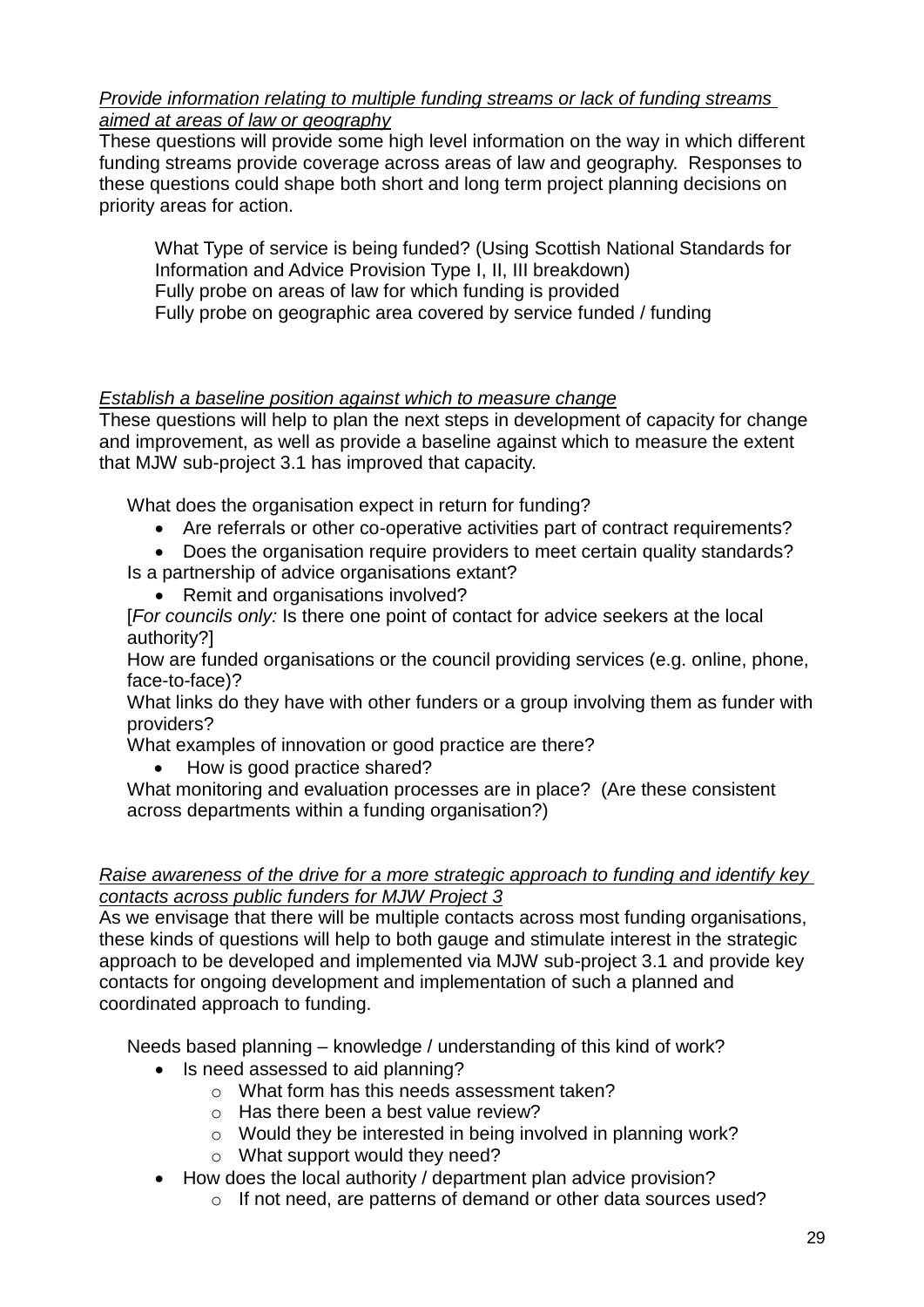- o What information would help them to make better decisions?
- o What are the key drivers for allocation of resource?
- o How do they cope with changes in demand?
- What is the view of any areas of law over-represented in funding provision?
- What impression is there of any gaps?
- What impression is there of any geographical over/ under provision?